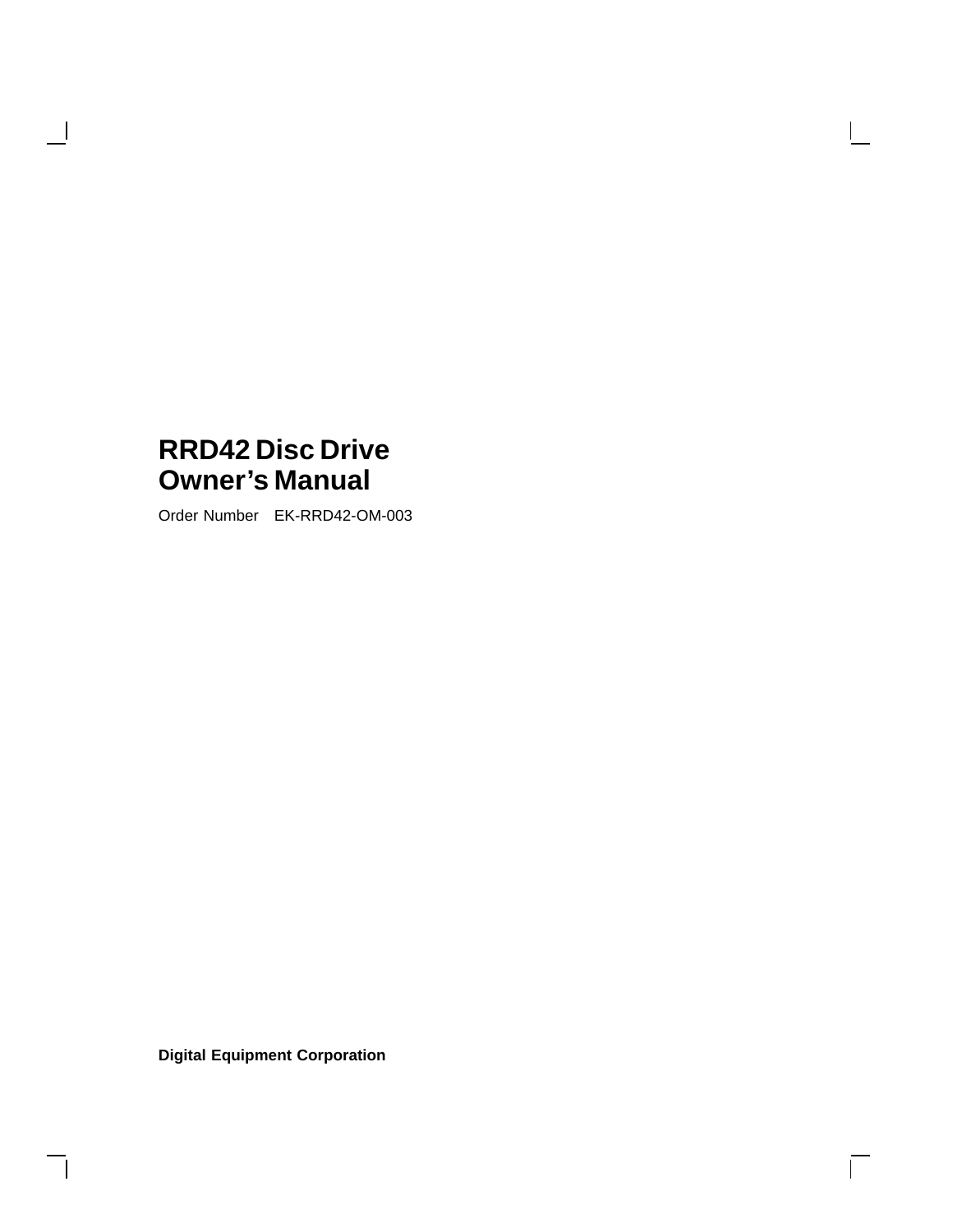#### **First Edition, February 1991**

The information in this document is subject to change without notice and should not be construed as a commitment by Digital Equipment Corporation. Digital Equipment Corporation assumes no responsibility for any errors that may appear in this document.

Restricted Rights: Use, duplication, or disclosure by the U. S. Government is subject to restrictions as set forth in subparagraph  $(c)$  (1) (ii) of the Rights in Technical Data and Computer Software clause at DFARS 252.227–7013.

Copyright © Digital Equipment Corporation 1991

All Rights Reserved. Printed in U.S.A.

The postpaid Reader's Comment Card included in this document requests the user's critical evaluation to assist in preparing future documentation.

**FCC NOTICE:** The equipment described in this manual has been certified to comply with the limits for a Class B computing device, pursuant to Subpart J of Part 15 of FCC Rules. Only peripherals (computer input/output devices, terminals, printers, etcetera) certified to comply with the Class B limits may be attached to this computer. Operation with noncertified peripherals may result in interference to radio and television reception. This equipment generates and uses radio frequency energy and if not installed and used properly, that is, in strict accordance with the manufacturer's instructions, may cause interference to radio and television reception. It has been type tested and found to comply with the limits for a Class B computing device in accordance with the specifications in Subpart J of Part 15 of FCC Rules, which are designed to provide reasonable protection against such interference in a residential installation. However, there is no guarantee that interference will not occur in a particular installation. If this equipment does cause interference to radio or television reception, which can be determined by turning the equipment off and on, the user is encouraged to try to correct the interference by one or more of the following measures:

- Reorient the receiving antenna.
- Move the computer away from the receiver.
- Plug the computer into a different outlet so that computer and receiver are on different branch circuits.

If necessary, the user should consult the dealer or an experienced radio/television technician for additional suggestions. The user may find the following booklet prepared by the Federal Communications Commission helpful: *How to Identify and Resolve Radio-TV Interference Problems*. This booklet is available from the US Government Printing Office, Washington, DC 20402, Stock No. 004–000–00398–5

The shielded interface cable recommended in this manual must be used with this equipment to comply with the limits for a computing device pursuant to subpart J of Part 15 of FCC rules.

DOC CANADA/CSA 108.8 class/classe B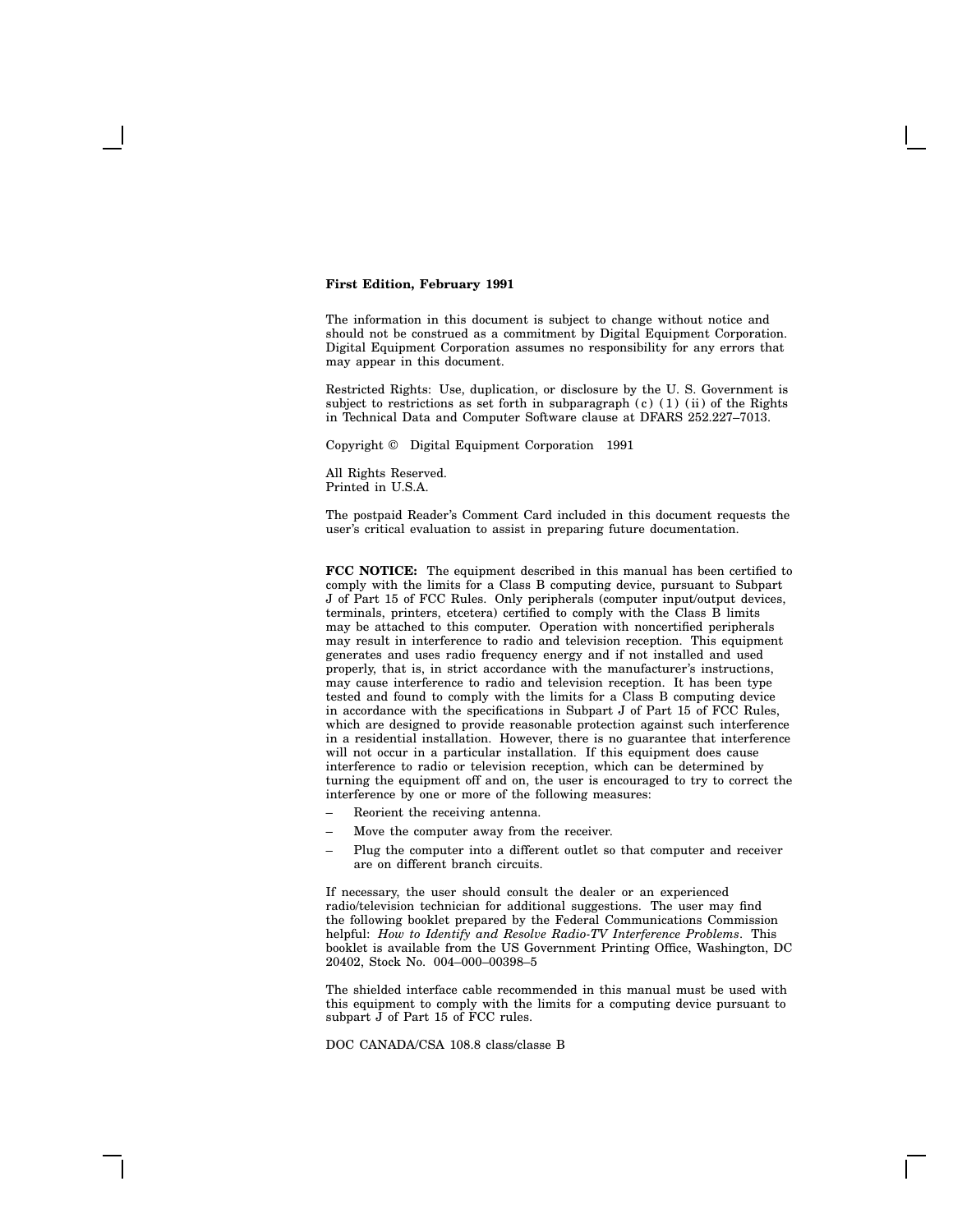The following are trademarks of Digital Equipment Corporation.

BASIC, DEC, DECdirect, DECmailer, DECservice, MicroVAX, SERVICenter, Q–bus, RRD42, ULTRIX, VAX, VMS, and the DIGITAL logo.

MS–DOS is a registered trademark of Microsoft Corporation.

SCO is a trademark of Santa Cruz Operations, Incorporated.

UNIX is a registered trademark of AT&T Bell Laboratories.

This document was prepared and published by Educational Services Development and Publishing, Digital Equipment Corporation.

This RRD42 drive is classified as a Class 1 laser product. The Class 1 laser product label is on the bottom of the drive.

 $\Box$ 

- CLASS 1 LASER PRODUCT
- LASER KLASSE 1
- APPAREIL À LASER DE CLASSE 1
- LUOKAN 1 LASERLAITE
- PRODUCTO LÁSER DE CLASE 1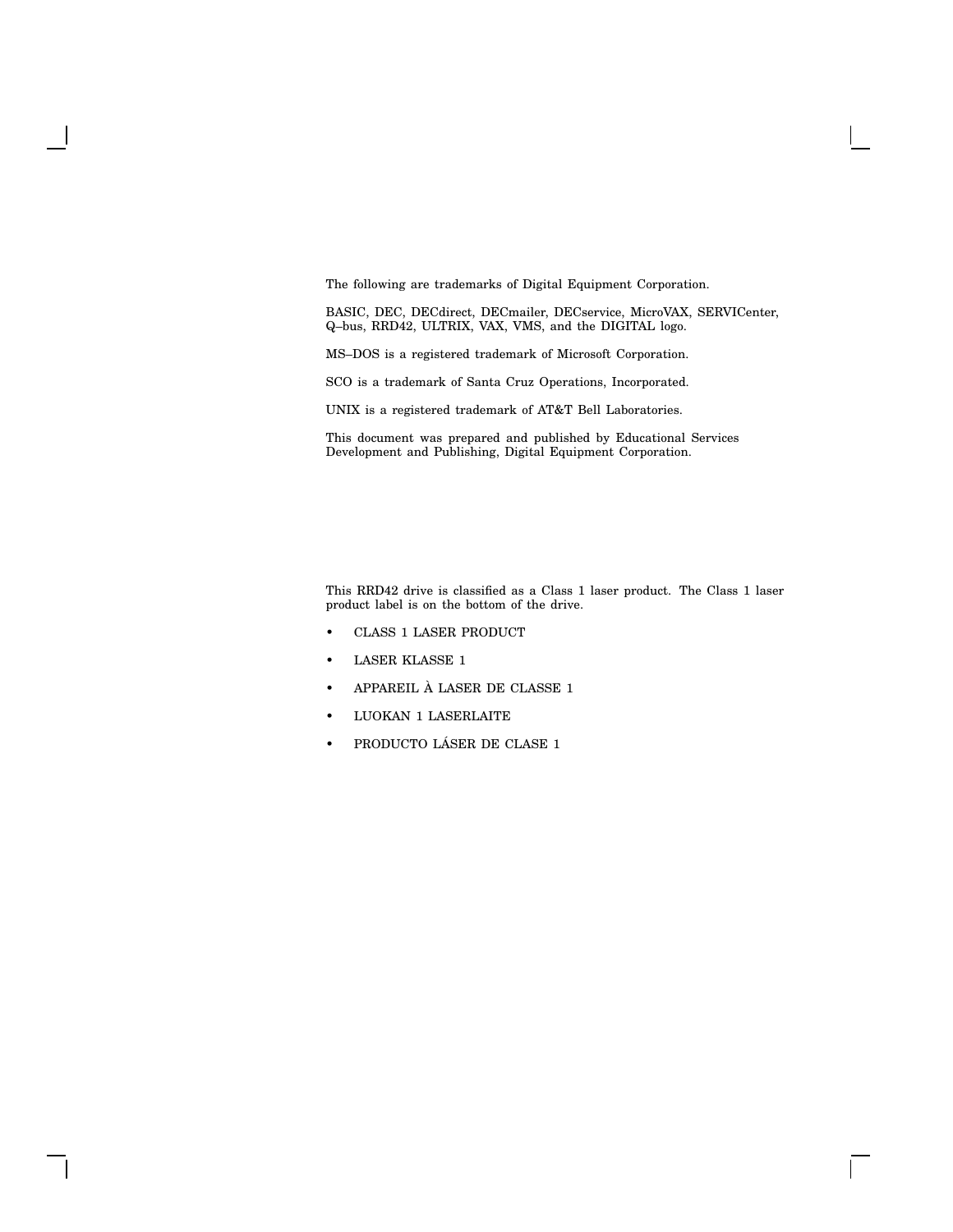### **NOTICE**

### THIS NOTICE IS APPLICABLE TO USA AND CANADA ONLY.

If shipped to USA, use the UL LISTED power cord specified below for  $100-120$  V operation.

If shipped to CANADA, use the CSA CERTIFIED power cord specified below for 100–120 V operation.

USE POWER CORD 17-03040-01. DO NOT USE ANY OTHER POWER CORD.

| Plug Cap      | Parallel blade with ground pin                       |
|---------------|------------------------------------------------------|
|               | (NEMA 5-15P Configuration)                           |
| $_{\rm Cord}$ | Type SVT or SJT, three 16 or 18 AWG wires (shielded) |
| Length        | Maximum 15 feet                                      |
| Rating        | Minimum 10 A, 125 V                                  |
|               |                                                      |

### **ATTENTION**

### LIRE LA REMARQUE DANS LE MODE D'EMPLOI

### **REMARQUE**

CETTE REMARQUE NE CONCERNE QUE LES ETATS-UNIS ET LE CANADA.

En cas d'envoi aux Etats-Unis, n'utiliser que le cordon d'alimentation inscrit sur LISTE UL et spécifié ci-dessous pour utilisation sur 100–120 V.

En cas de'envoi au CANADA, n'utiliser que le cordon d'alimentation CERTIFIE Par CSA et spécifié ci-dessous pour utilisation sur 100–120 V.

### UTILISER CORDON D'ALIMENTATION 17-03040-01. N'UTILISER AUCUN AUTRE CORDON D'ALIMENTATION.

| Fiche    | Lame parallé avec une broche de mise à la terre   |
|----------|---------------------------------------------------|
|          | (Configuration NEMA 5-15P)                        |
| Cordon   | Type SVT ou SJT, trois fils 16 ou 18 AWG (blindé) |
| Longeur  | Maximum 15 pieds                                  |
| Capacité | Minimum $10$ A, $125$ V                           |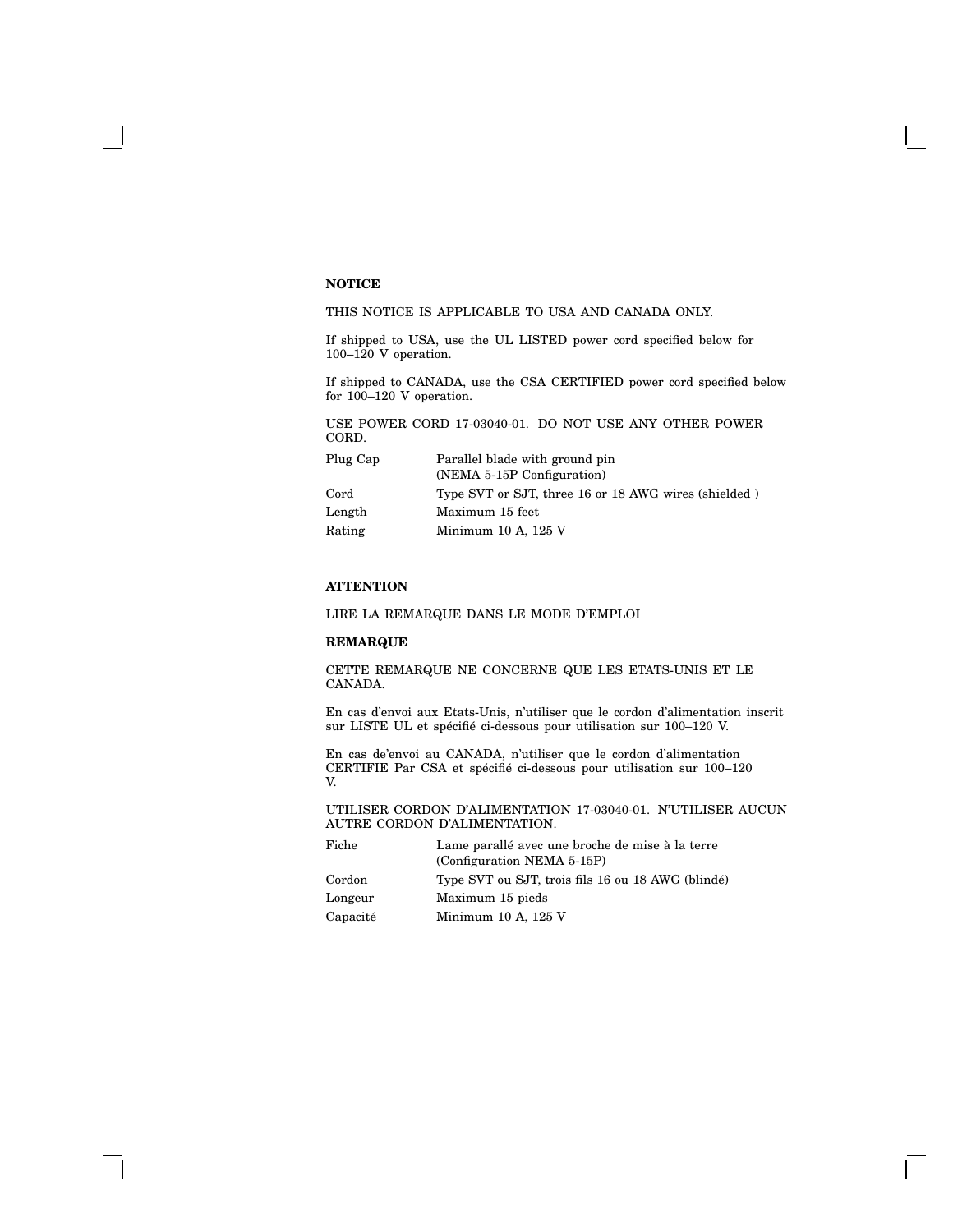Für Bundesrepublik Deutschland For Federal Republic of Germany Pour la République féderale d'Allemagne

### Bescheinigung des Herstellers/Importeurs

Hiermit wird bescheinigt, daß die Einrichtung in Übereinstimmung mit den Bestimmungen der DBP-Verfügung 1046/84, Amtsblatt Nr. 163/1984, und Grenzwertklasse "B" der VDE0871, funkentstört ist.

Der Deutschen Bundespost (DBP) wurde das Inverkehrbringen dieses Gerätes angezeigt und die Berechtigung zur Überprüfung der Serie auf Einhaltung der Bestimmungen eingeräumt.

#### Betreiberhinweis

Wir sind verpflichtet, Sie auf folgende Fakten hinzuweisen (DBP-Verfügung 1046/84, §2, Abschnitt 5):

Das Gerät wurde funktechnisch sorgfältig entstört und geprüft. Beim Zusammenschalten mit anderen EDV- Geräten können im ungünstigsten Fall Funkstörungen entstehen, die dann im Einzelnen zusätzliche Funkentstörungs- Maßnahmen durch den Benutzer erfordern.

#### Externe Datenkabel

Sollte ein Austausch der von Digital spezifizierten Datenkabel nötig werden, muß der Betreiber für eine einwandfreie Funkentstörung sicherstellen, daß das Austauschkabel im Aufbau und Abschirmqualität dem Digital Originalkabel entsprechen

Laser

- Typ: Halbleiterlaser GaAlAs
- Wellenlänge: 780 nm
- Ausgangsleistung: 0,6 mW
- Strahldivergenz: 53,4°±1,5°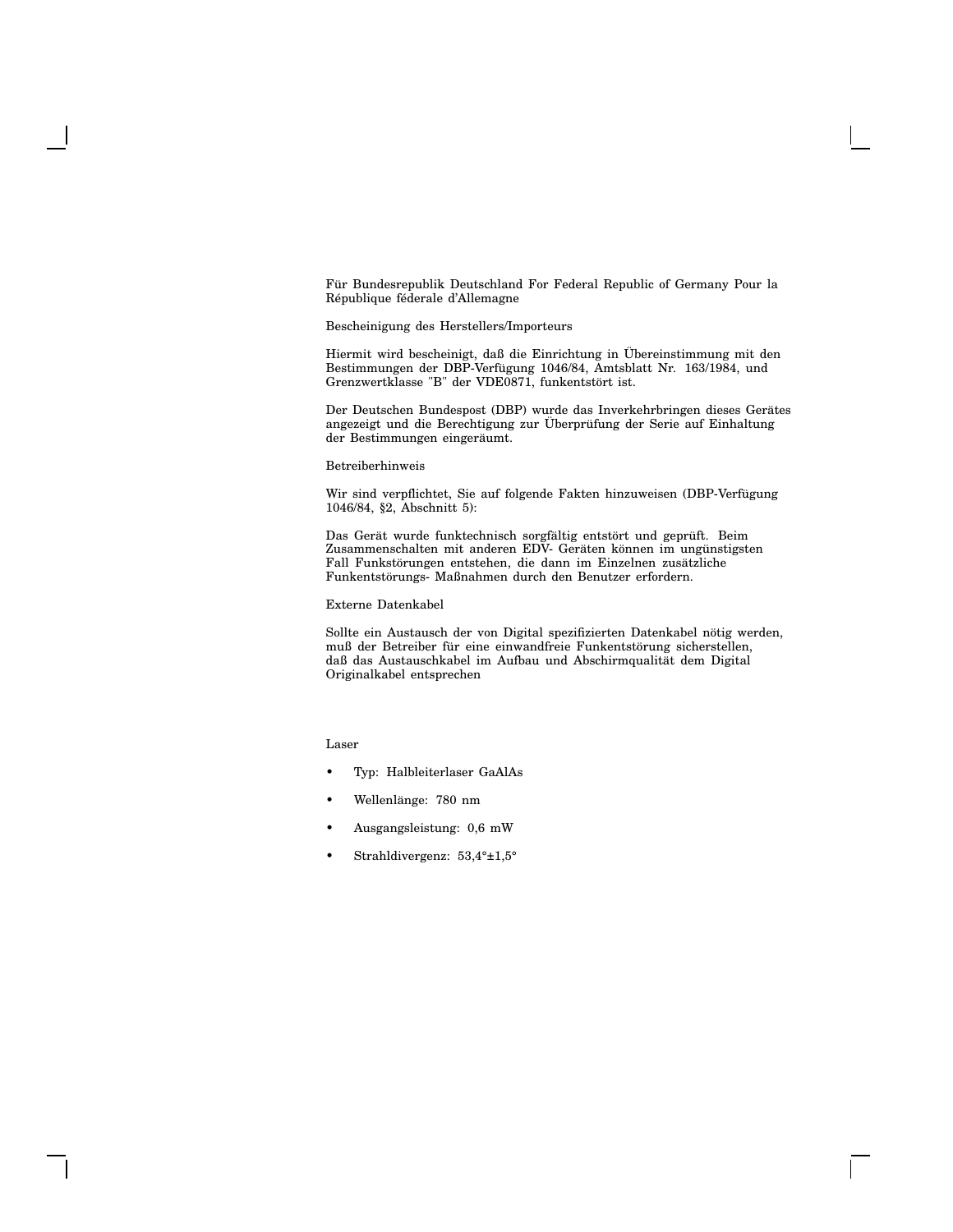### **ZU IHRER SICHERHEIT**

#### **Vorsicht**

Um Feuergefahr und die Gefahr eines elektrischen Schlages zu vermeiden, darf das Gerät weder Regen noch Feuchtigkeit ausgesetzt werden.

Um einen elektrischen Schlag zu vermeiden, darf das Gehäuse nicht geöffnet werden. Überlassen Sie Wartungsarbeiten stets nur einem Fachmann.

Überlassen Sie Wartungsarbeiten dem von Sony zugelassenen Fachmann.

#### **Achtung**

Da der interne Laserstrahl in lhre Augen eindringen und Verletzugen verursachen kann, darf das Gehäuse nicht selbst geöffnet werden. Überlassen Sie Wartungsarbeiten stets nur einem Fachmann.

Die Verwendung von Brillen, Kontaktlinsen usw. vergrößert die Gefahr.

### **Zur besonderen Beachtung**

#### **Zur Sicherheit**

Sollte ein fester Gegenstand oder Flüssigkeit in das Geräteinnere gelangen, trennen Sie das Gerät von der Wandsteckdose ab und lassen Sie es von einem Fachmann überprüfen, bevor Sie es weiter verwenden.

Zum Abziehen des Kabels fassen Sie stets am Stecker und niemals am Kabel selbst an.

#### **Zur Aufstellung**

Stellen Sie das Gerät weder auf einer weichen Unterlage (z.B. Decke, Teppich) noch in der Nähe von Vorhängen, Tapeten usw. auf, da hierdurch die Ventilationsöffnungen blockiert werden können.

### **Zur Reiningung**

Verwenden Sie zur Reinigung des Gehäuses, des Bedienungspultes und der Bedienungselemente ein trockenes, weiches Tuch oder ein weiches, leicht mit mildem Haushaltsreiniger angefeuchtetes Tuch. Lösemittel wie Alkohol oder Benzin dürfen nicht verwendet werden, da diese die Gehäuseoberfläche angreifen.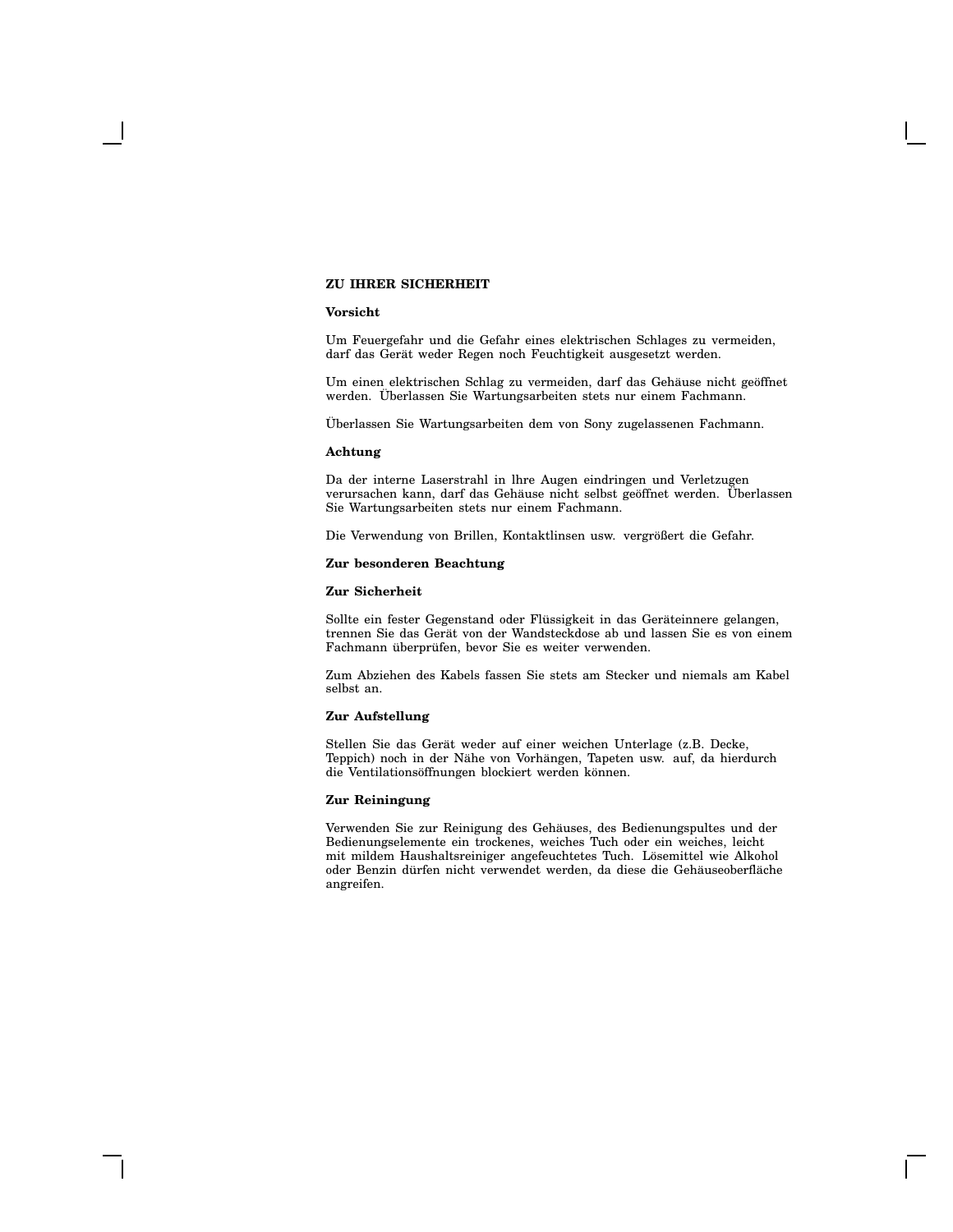## **Contents**

 $\mathbf{L}$ 

 $\Box$ 

 $\blacksquare$ 

|              | <b>About This Manual</b>                                                                              | ix             |
|--------------|-------------------------------------------------------------------------------------------------------|----------------|
| 1            | <b>RRD42 Disc Drive Product Description</b>                                                           |                |
|              |                                                                                                       | $1 - 1$        |
| $\mathbf{2}$ | <b>Generic Installation</b>                                                                           |                |
|              |                                                                                                       | $2 - 1$        |
|              |                                                                                                       | $2 - 6$        |
|              |                                                                                                       | $2 - 11$       |
|              |                                                                                                       |                |
|              | Verifying the RRD42 Drive Installation $\ldots \ldots \ldots \ldots \ldots \ldots \ldots \ldots$ 2-14 |                |
| 3            | Using the RRD42 Disc Drive                                                                            |                |
|              |                                                                                                       | $3 - 1$        |
|              |                                                                                                       |                |
| 4            | <b>Problem Solving and Preventive Maintenance</b>                                                     |                |
|              |                                                                                                       | $4 - 2$        |
|              |                                                                                                       | $4 - 3$        |
|              |                                                                                                       | $4 - 4$        |
|              |                                                                                                       | $4 - 4$<br>iii |
|              |                                                                                                       |                |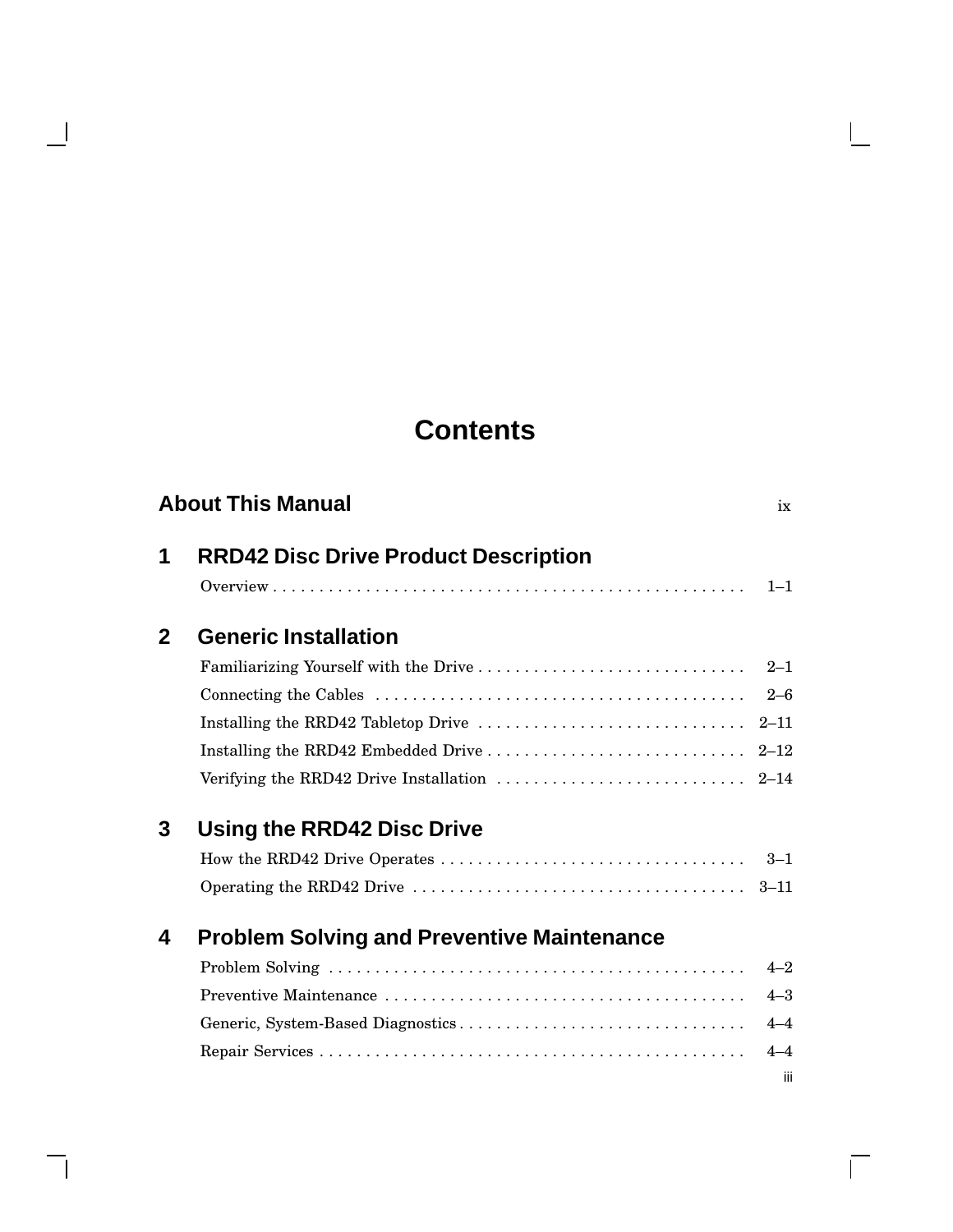iv Contents

 $\blacksquare$ 

## **A RRD42 Disc Drive Specification**

## **Index**

## **Figures**

| $1 - 1$ | RRD42 Drive — Tabletop and Embedded                                                   | $1 - 3$  |
|---------|---------------------------------------------------------------------------------------|----------|
| $2 - 1$ | Front Panel of the RRD42 Drive                                                        | $2 - 2$  |
| $2 - 2$ | Rear Panel of the Tabletop Drive (-DA Version)                                        | $2 - 3$  |
| $2 - 3$ | Rear Panel of the Embedded Drive (-AA Version)                                        | $2 - 5$  |
| $2 - 4$ | Connecting a SCSI Signal Cable — Drive to System $\dots\dots\dots\dots$               | $2 - 7$  |
| $2 - 5$ | Connecting the 50-Pin SCSI Signal Cable — Drive to Drive $\dots \dots$                | $2 - 9$  |
| $2 - 6$ | Connecting a Power Cable to the RRD42 Drive Power Connector                           | $2 - 10$ |
| $3 - 1$ | Front Panel of the RRD42 Drive                                                        | $3 - 3$  |
| $3 - 2$ | Rear Panel of the Tabletop Drive (-DA Version)                                        | $3 - 5$  |
| $3 - 3$ | Rear Panel of the Embedded Drive (-AA Version)                                        | $3 - 7$  |
| $3 - 4$ |                                                                                       | $3 - 9$  |
| $3 - 5$ | Loading a Disc into the Caddy $\dots \dots \dots \dots \dots \dots \dots \dots \dots$ | $3 - 10$ |
| $3 - 6$ |                                                                                       | $3 - 12$ |
| $3 - 7$ | Ejecting the Caddy from the Drive $\dots \dots \dots \dots \dots \dots \dots \dots$   | $3 - 13$ |
| $4 - 1$ |                                                                                       | $4 - 2$  |
|         |                                                                                       |          |

## **Tables**

 $\overline{\phantom{a}}$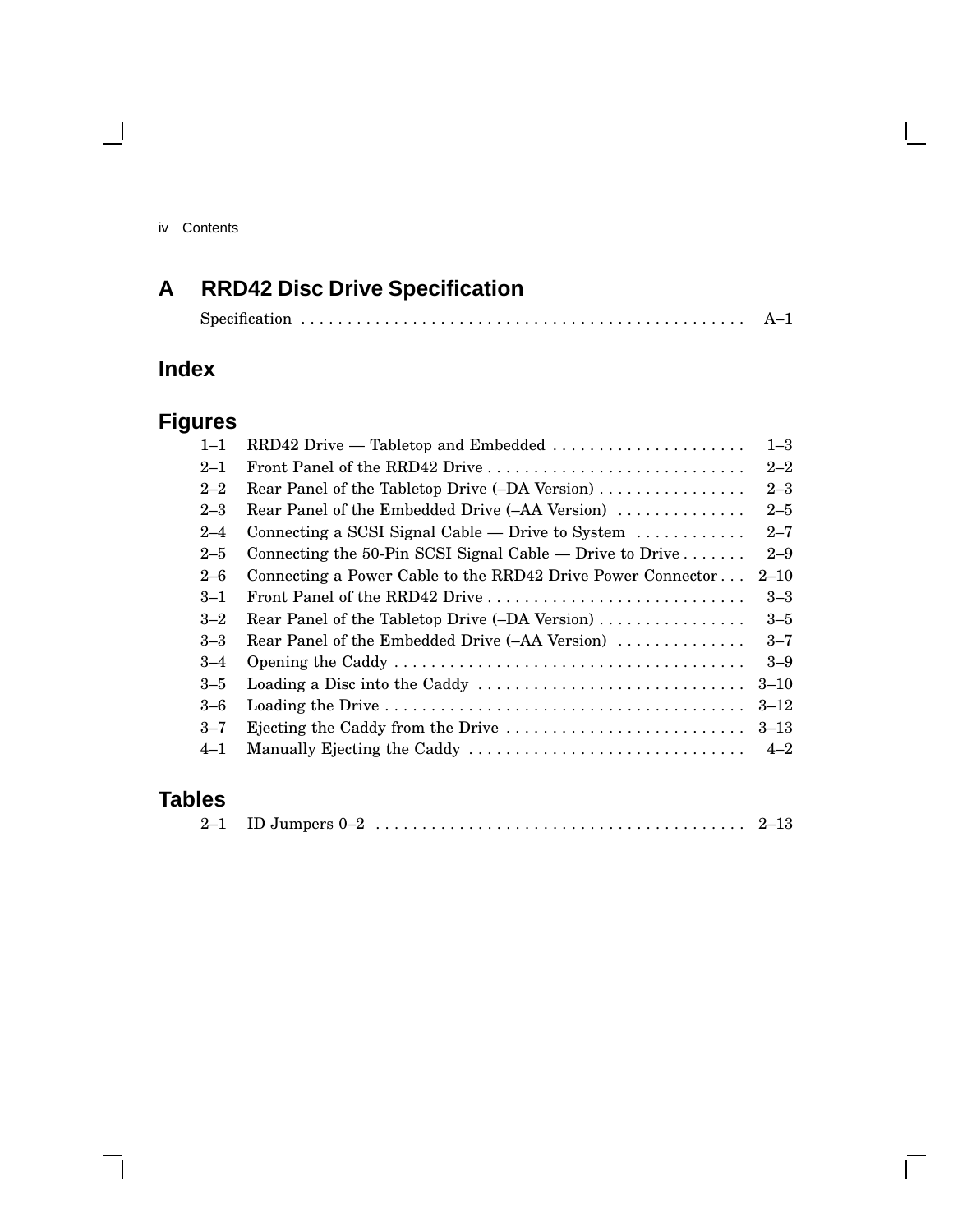## **About This Manual**

### **Introduction**

 $\blacksquare$ 

 $\overline{\phantom{a}}$ 

| <b>Purpose</b>          | This manual describes the RRD42 disc drive, the drive's<br>installation, and the drive's specifications.                                                                                                          |
|-------------------------|-------------------------------------------------------------------------------------------------------------------------------------------------------------------------------------------------------------------|
| Intended<br>Audience    | This manual is intended for the owner of the RRD42 disc drive.<br>No prerequisites are necessary to use this manual.                                                                                              |
| <b>Manual Structure</b> | Chapter 1 describes the RRD42 disc drive.<br>Chapter 2 shows how to install the RRD42 disc drive.<br>Chapter 3 shows how to use the RRD42 disc drive.<br>Chapter 4 shows how to maintain the RRD42 disc drive and |
|                         | how to solve drive problems.<br>Appendix A provides RRD42 disc drive specifications.                                                                                                                              |

 $\overline{\Gamma}$ 

 $\mathbf{L}$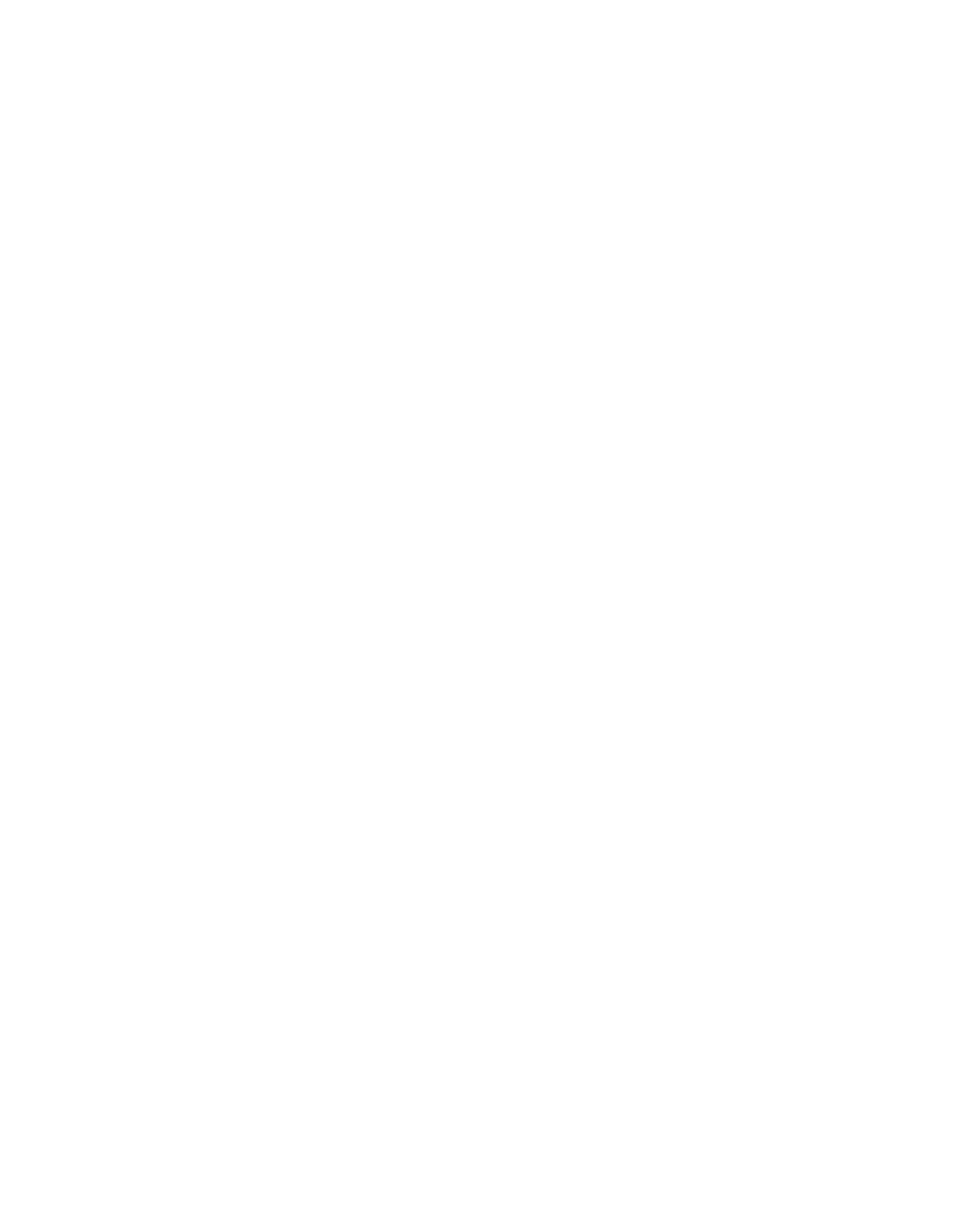# **1 RRD42 Disc Drive Product Description**

## **Overview**

 $\blacksquare$ 

| <b>Description</b>                  | The RRD42 disc drive is a half-height, $5\frac{1}{4}$ -inch, 600-megabyte,<br>compact disc, storage device compatible with Digital systems.<br>The drive, capable of audio playback, has audio line outputs<br>and a headphone jack.                                                                               |
|-------------------------------------|--------------------------------------------------------------------------------------------------------------------------------------------------------------------------------------------------------------------------------------------------------------------------------------------------------------------|
|                                     | <b>NOTE</b><br>The audio capability is included in the hardware and is<br>operating system dependent. Operating system support<br>will be added when it becomes available.                                                                                                                                         |
|                                     | The device uses the SCSI-2 (small computer system<br>interconnect) bus, and can be used on low-end, desktop, and<br>Digital workstation systems.                                                                                                                                                                   |
| <b>Two Drive</b><br><b>Versions</b> | The RRD42 drive is the primary load device for operating<br>system software and layered products. Two versions of the<br>drive are available: the tabletop version and the embedded<br>version. Although the installation of the drives differ, they<br>function the same. Figure 1–1 shows the RRD42 front panel. |

 $1 - 1$ 

 $\Box$ 

 $\mathbf{L}$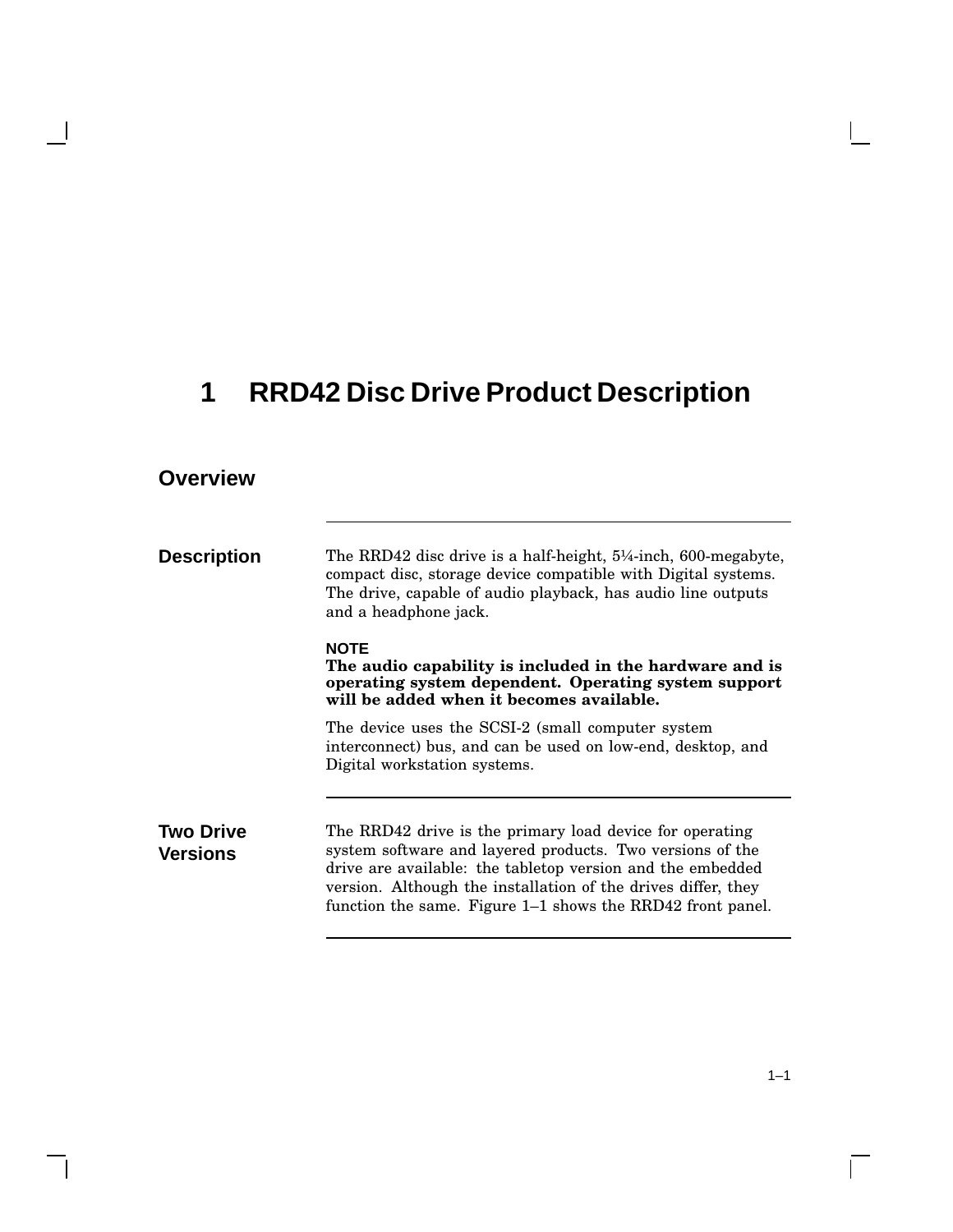1–2 RRD42 Disc Drive Product Description

 $\overline{\phantom{a}}$ 

**Tabletop Drive** The RRD42 tabletop drive is a standalone unit and contains industry-standard SCSI connectors on the rear panel. An address selection switch, 3-pin ac connector, and audio output jacks are also on the rear panel. **Embedded Drive** The RRD42 embedded drive is designed to be installed in a host system. The embedded drive can be used in a horizontal or vertical position.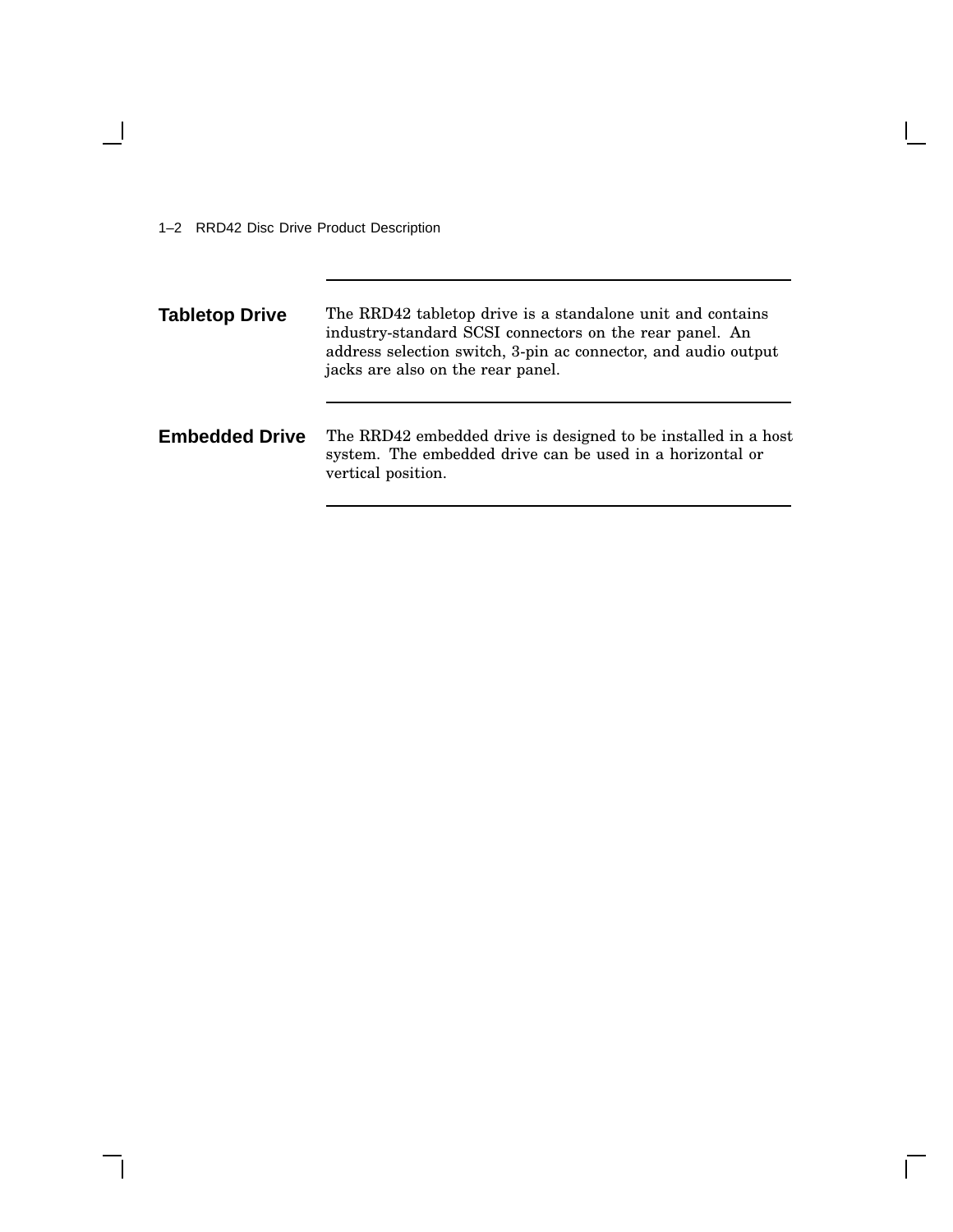RRD42 Disc Drive Product Description 1–3

 $\overline{\Gamma}$ 

**RRD42 Drive** Figure 1–1 shows the RRD42 disc drive.



**Figure 1–1 RRD42 Drive — Tabletop and Embedded**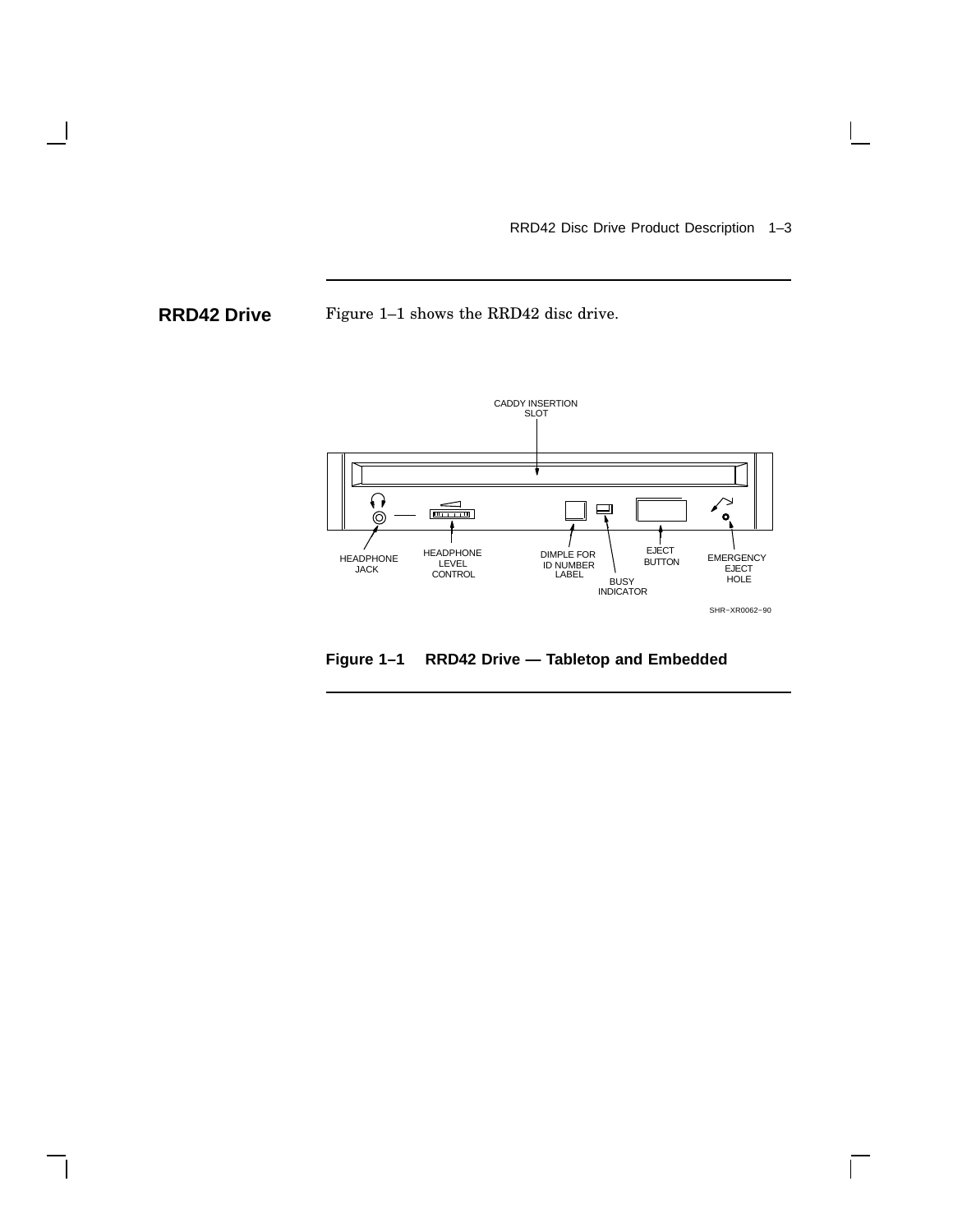1–4 RRD42 Disc Drive Product Description

 $\overline{\phantom{0}}$ 

| <b>System Support</b>                                | The RRD42 drive subsystem is supported under VMS, ULTRIX,<br>MS-DOS, and SCO UNIX operating systems.                                                |
|------------------------------------------------------|-----------------------------------------------------------------------------------------------------------------------------------------------------|
|                                                      | To determine the correct operating system level, consult your<br>Digital sales representative.                                                      |
| Ordering<br><b>Additional Disc</b><br><b>Caddies</b> | To order additional disc caddies, contact your Digital sales<br>representative or DEC direct ordering service. Refer to part<br>number 30-34512-01. |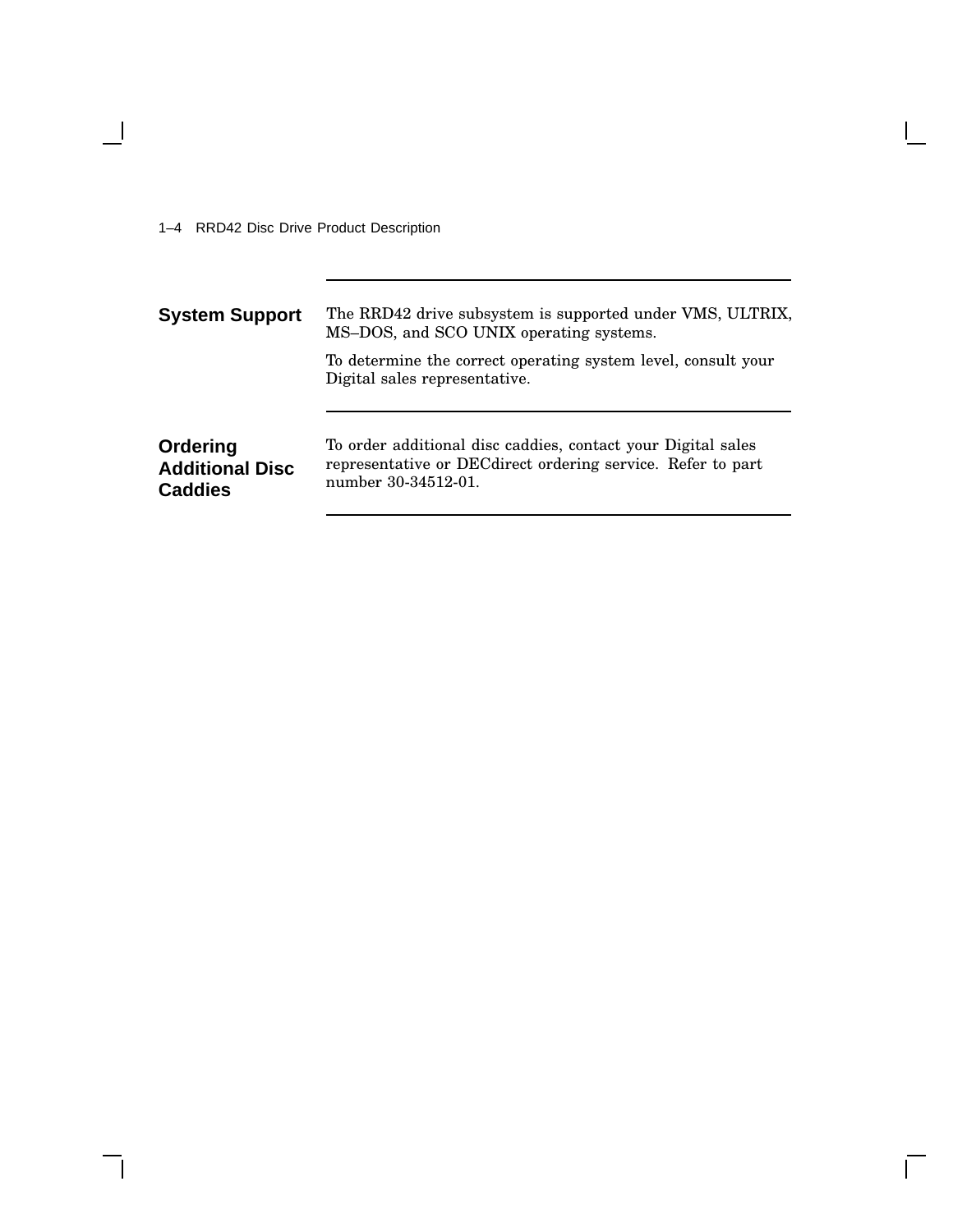# **2 Generic Installation**

## **Familiarizing Yourself with the Drive**

 $\overline{\phantom{0}}$ 

 $\mathsf{l}$ 

| In this Chapter       | This chapter describes:                                                                                                                                                             |
|-----------------------|-------------------------------------------------------------------------------------------------------------------------------------------------------------------------------------|
|                       | Becoming familiar with the drive                                                                                                                                                    |
|                       | Connecting the cables                                                                                                                                                               |
|                       | Installing the RRD42 tabletop drive                                                                                                                                                 |
|                       | Installing the RRD42 embedded drive                                                                                                                                                 |
|                       | Setting the SCSI ID address                                                                                                                                                         |
|                       | Verifying installation with power-on self-test (POST)                                                                                                                               |
|                       | This chapter provides general installation procedures. This<br>chapter does not give specific, host system installation<br>instructions.                                            |
|                       |                                                                                                                                                                                     |
| <b>Part Locations</b> | To familiarize yourself with the tabletop and embedded drives'<br>buttons, switches, and connectors, see Figure 2–1. The tabletop<br>and embedded drives have the same front panel. |
|                       | See Figure 2–2 for a rear view of the RRD42 tabletop drive and<br>Figure 2–3 for a rear view of the RRD42 embedded drive.                                                           |

 $\Gamma$ 

 $\mathbf{L}$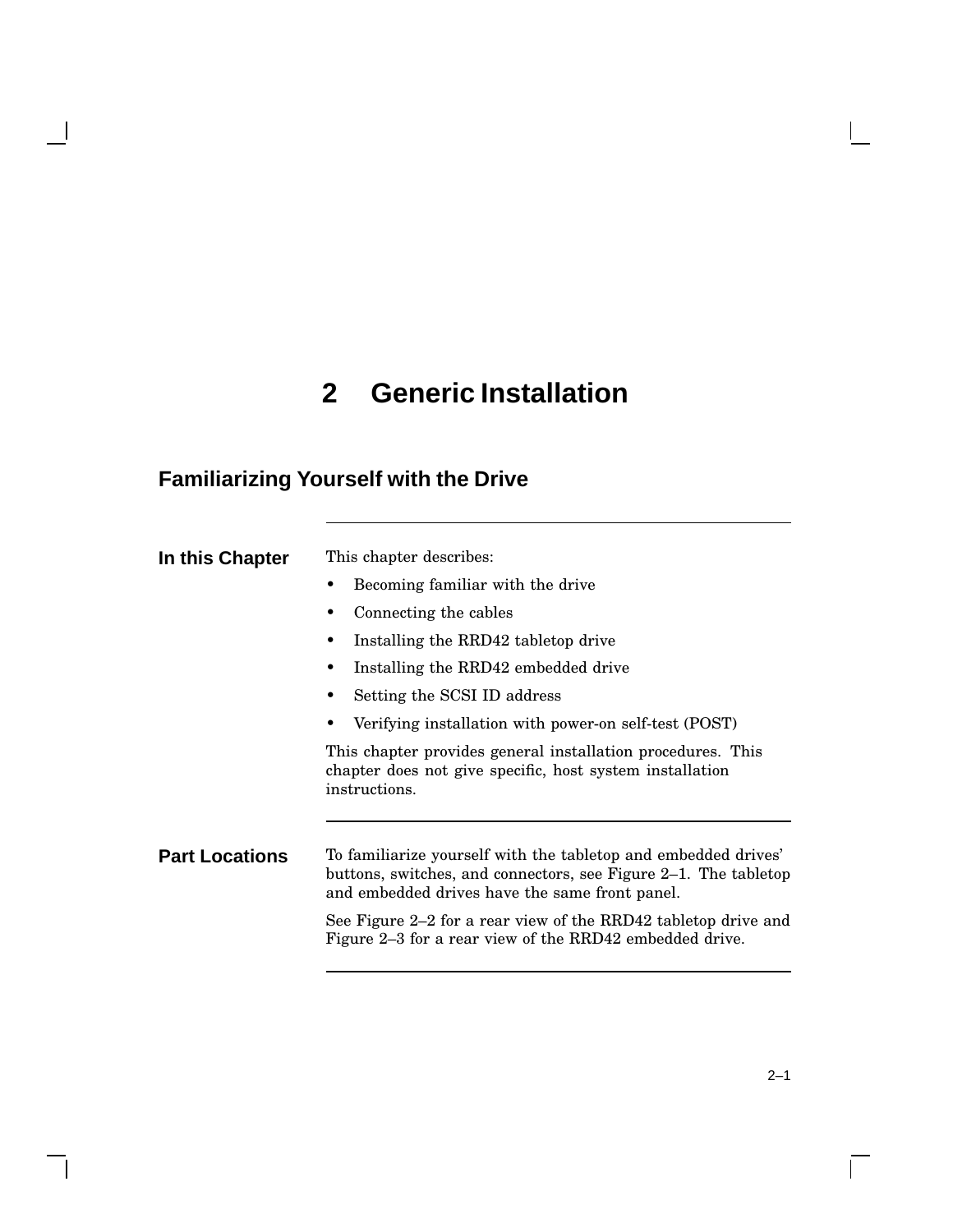2–2 Generic Installation

 $\overline{\phantom{a}}$ 

### **RRD42 Drive Front Panel**

Figure 2–1 shows the front panel of the RRD42 drive.



**Figure 2–1 Front Panel of the RRD42 Drive**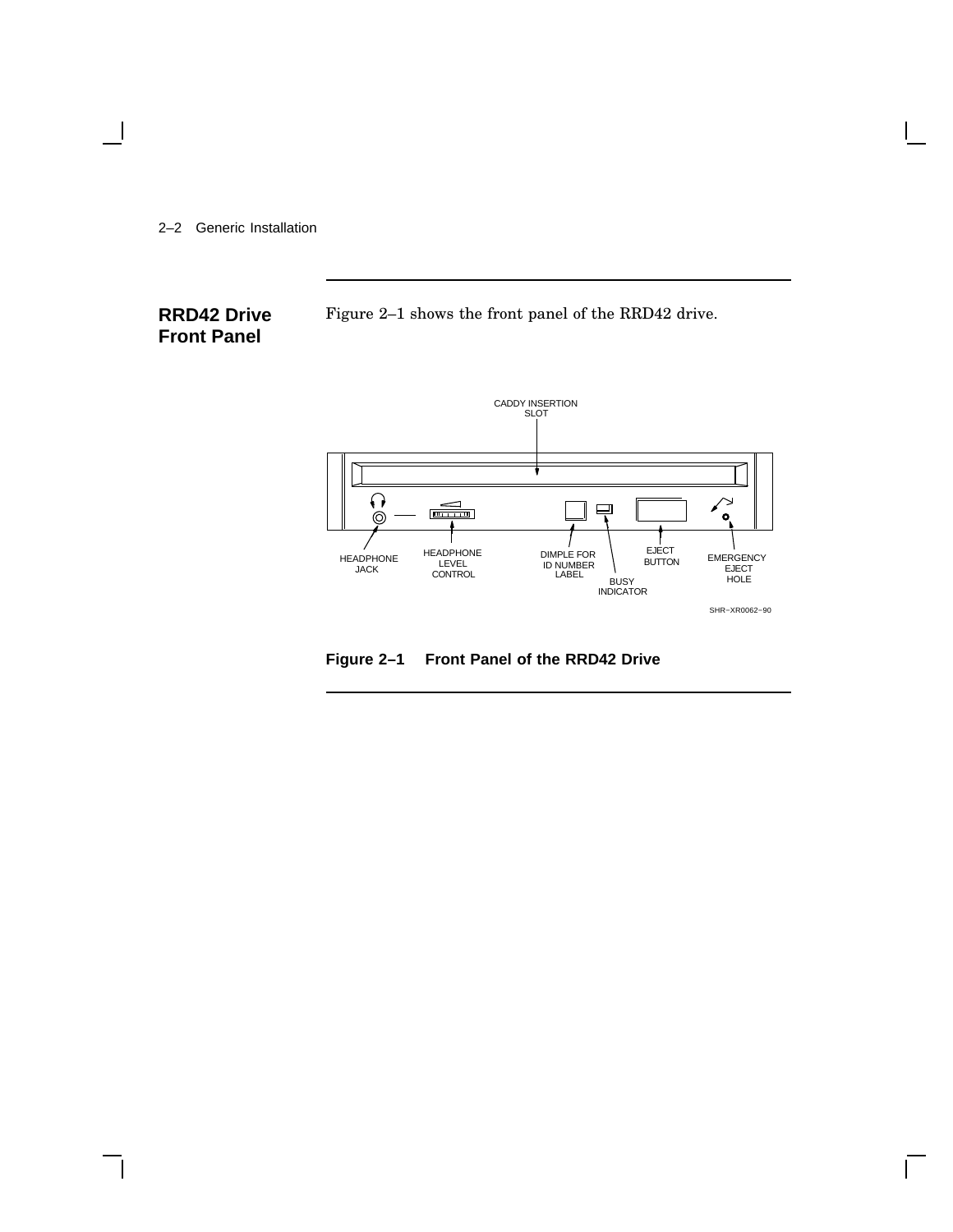$\overline{\Gamma}$ 



Figure 2–2 shows the rear panel of the RRD42 tabletop drive.



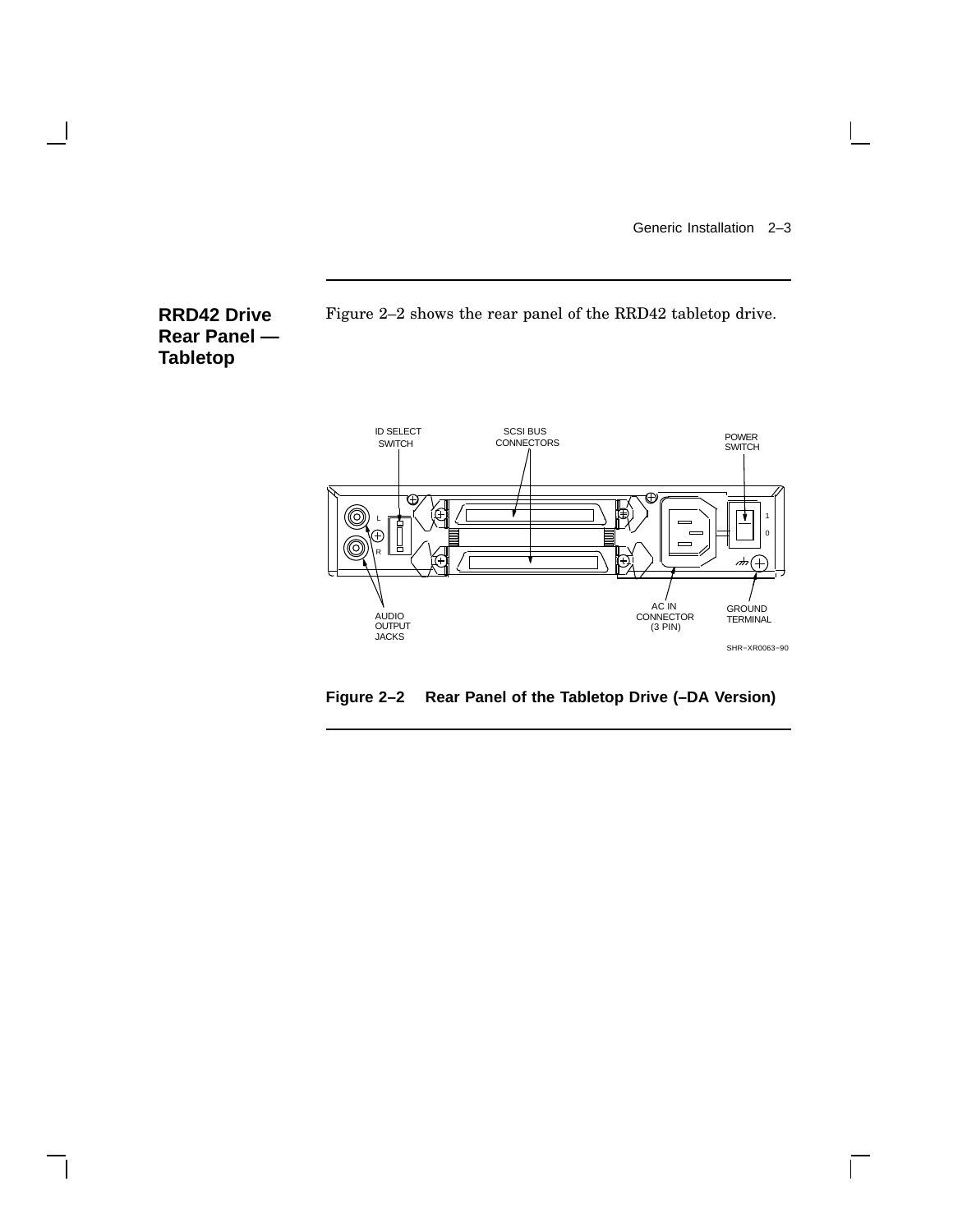2–4 Generic Installation

#### **Mode Select Jumper IMPORTANT The mode select jumper is a USER-SELECTABLE feature for the embedded drive only. If you do not select the correct mode, the drive does not operate properly.**

The mode select jumper has two modes:

Mode  $0 -$  Jumper Out. In this mode the drive block size is 2 kilobytes. Use Mode 0 under MS–DOS and SCO UNIX operating systems.

Mode 1 — Jumper In. When the jumper is installed, the drive operates with a block size of 512 bytes. Use Mode 1 under VMS and ULTRIX operating systems.

The mode select jumper does not affect other operations.

### **NOTE**

**The microcode revision reported by the RRD42 disc drive depends on the mode selected.**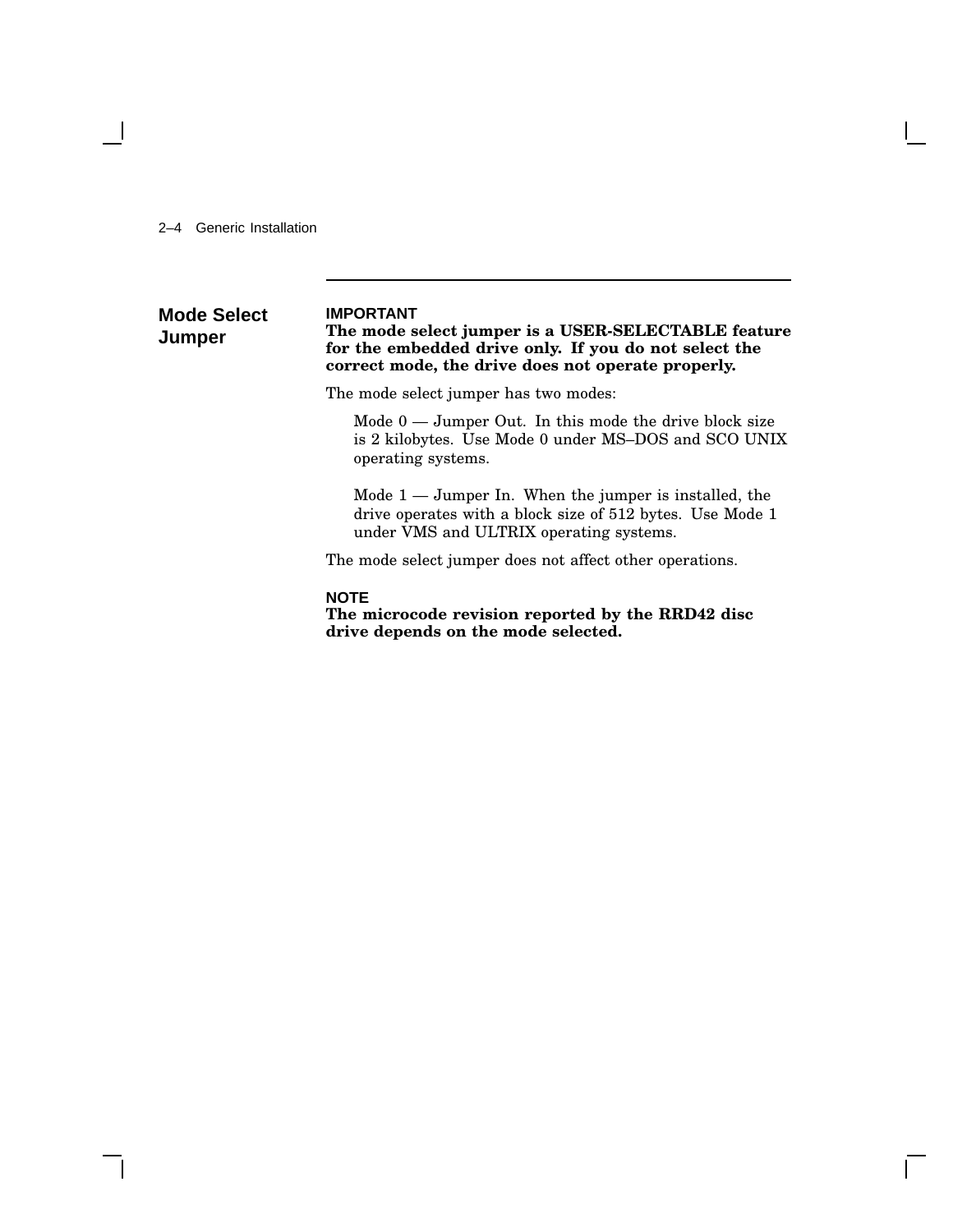$\mathbf{L}$ 

### **RRD42 Drive Rear Panel — Embedded**

Figure 2–3 shows the rear panel of the RRD42 embedded drive with the jumper installed (Mode 1).



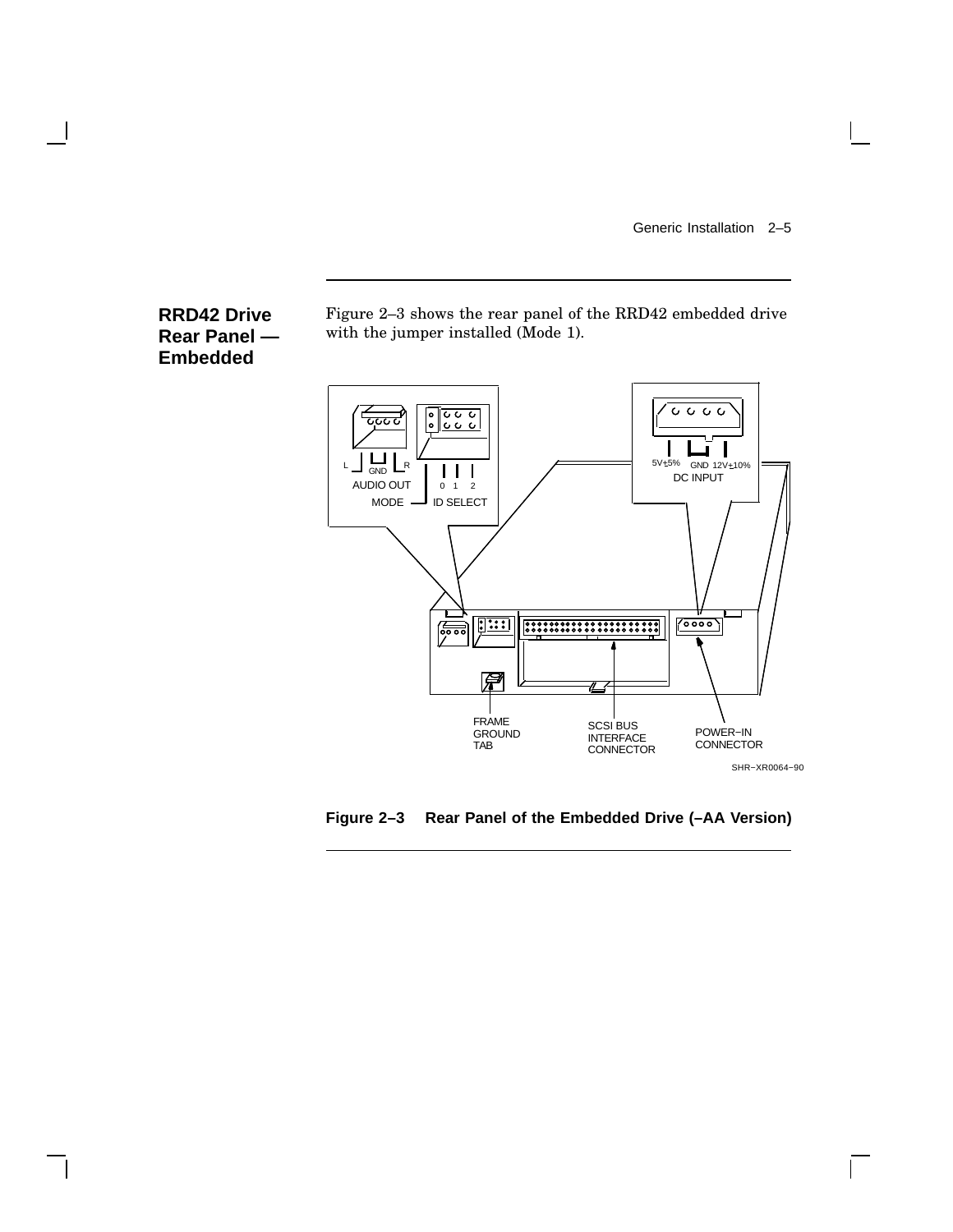2–6 Generic Installation

 $\overline{\phantom{0}}$ 

## **Connecting the Cables**

| <b>Connecting</b><br><b>Tabletop Drive to</b><br><b>System</b> | <b>WARNING</b><br>To prevent fire or shock hazard, do not expose the unit<br>to rain or moisture.                                                                                                                  |
|----------------------------------------------------------------|--------------------------------------------------------------------------------------------------------------------------------------------------------------------------------------------------------------------|
|                                                                | To avoid electrical shock, do not open the cabinet. Refer<br>servicing to qualified personnel only.                                                                                                                |
|                                                                | If you are connecting an RRD42 tabletop drive directly<br>to your system, use the SCSI signal cable supplied in<br>your system installation kit                                                                    |
|                                                                | If you do not have this cable, contact your Digital sales<br>representative. Use a cable supplied by Digital Equipment<br>Corporation. Failure to do so may result in degraded<br>performance of your RRD42 drive. |
|                                                                | To connect a SCSI cable $-$ drive to system $-$ perform the<br>following steps:                                                                                                                                    |
|                                                                | 1. See Figure $2-4$ .                                                                                                                                                                                              |
|                                                                | Connect one end of the cable to the host system SCSI port.<br>$2_{-}$                                                                                                                                              |
|                                                                | 3.<br>Connect the other end of the SCSI signal cable to the top<br>SCSI connector on the rear of the RRD42 drive.                                                                                                  |
|                                                                | Snap the wire cable clamps into place to secure the SCSI<br>4.<br>cable.                                                                                                                                           |
|                                                                | 5. Connect the SCSI terminator to the bottom SCSI connector<br>on the rear of the RRD42 drive, if this device is to be the<br>last unit on the bus.                                                                |
|                                                                | 6. Snap the wire cable clamps into place to secure the<br>terminator.                                                                                                                                              |
|                                                                |                                                                                                                                                                                                                    |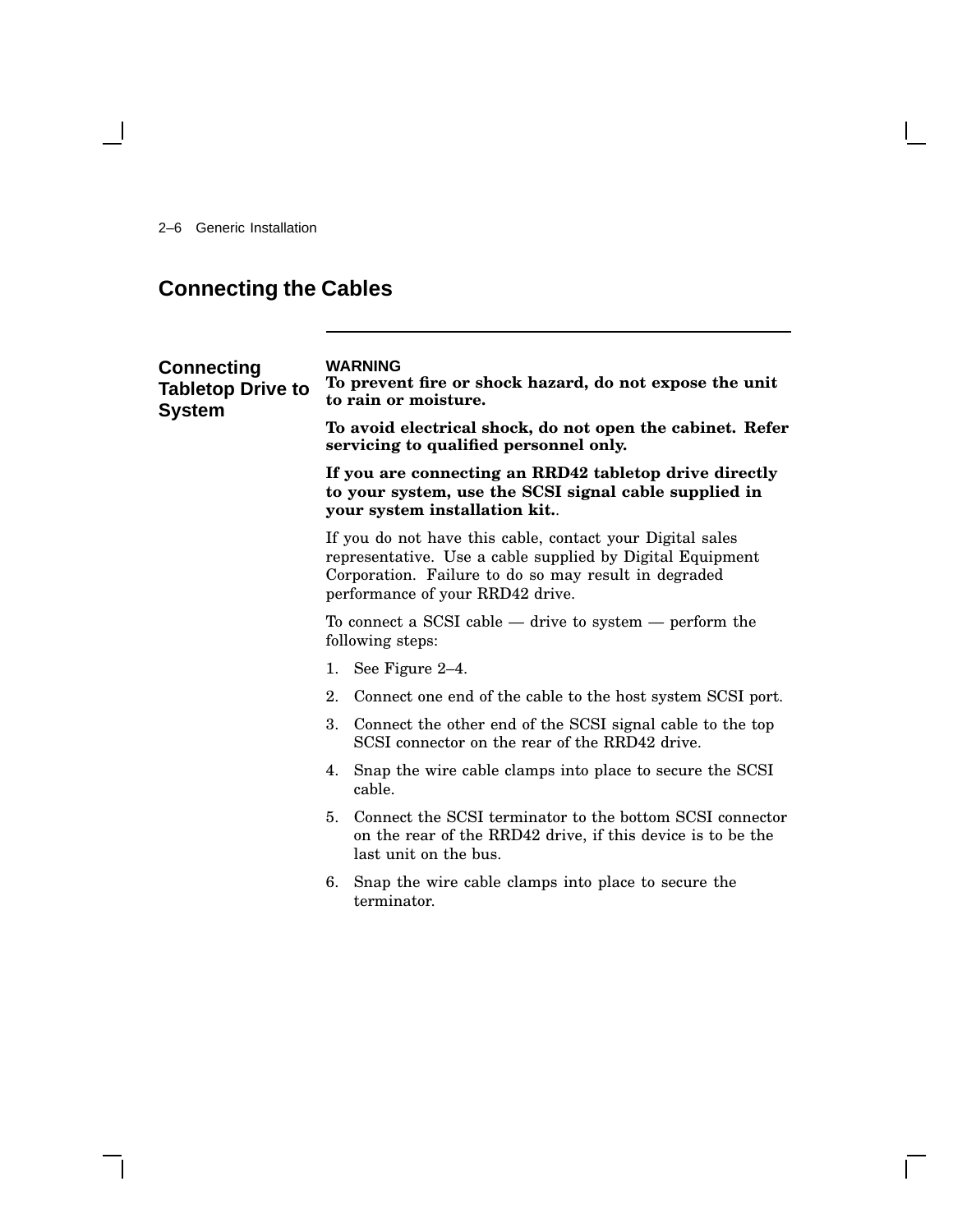$\overline{\Gamma}$ 

Figure 2–4 shows how to connect the tabletop drive to a host system.



**Figure 2–4 Connecting a SCSI Signal Cable — Drive to System**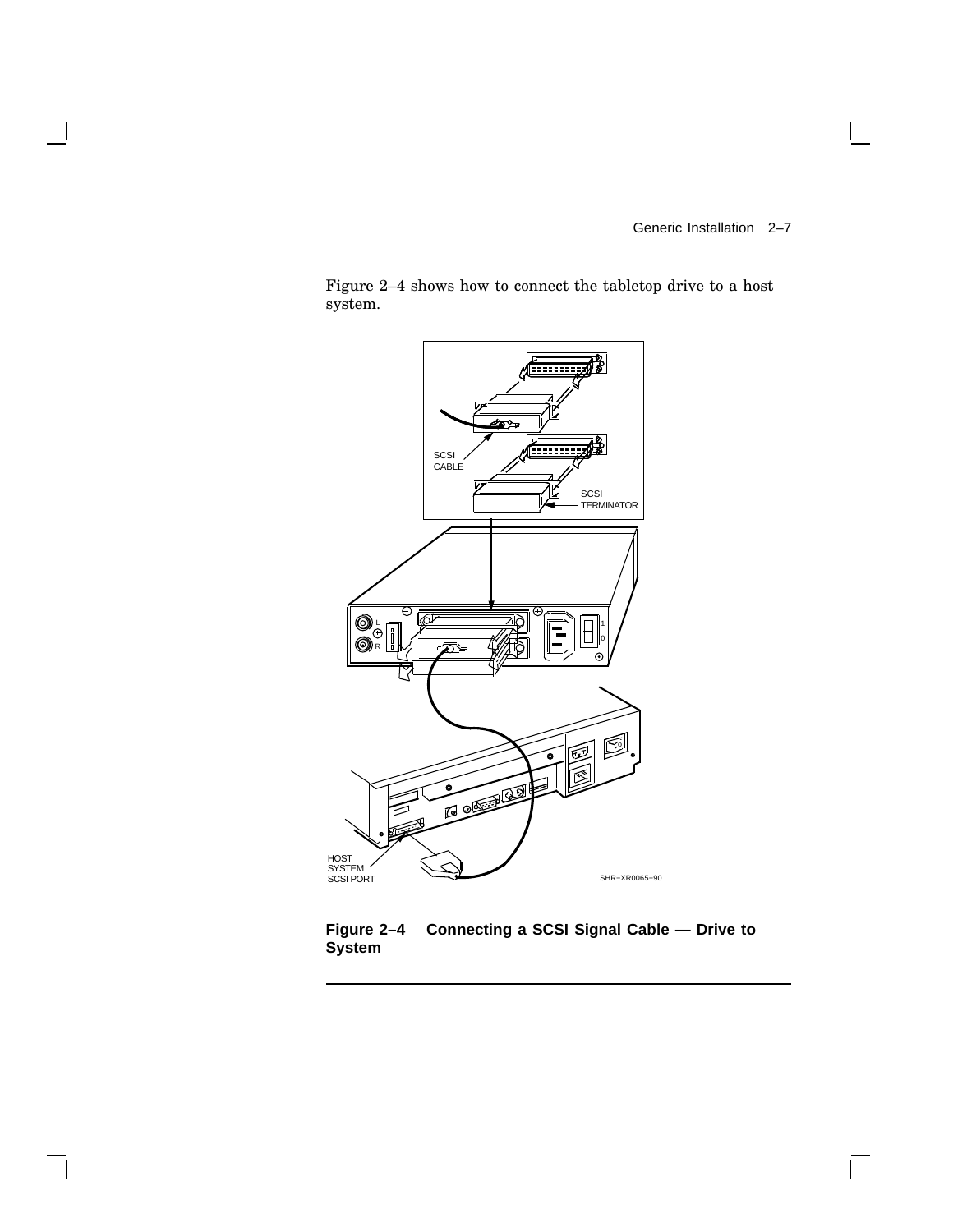### 2–8 Generic Installation

### **Connecting Tabletop Drive to Tabletop Drive**

If you already have a tabletop SCSI device connected to your system, you can connect the RRD42 drive to that device. For drive to drive connections, use a 50-pin to 50-pin SCSI signal cable.

- 1. See Figure 2–5.
- 2. If present, remove the SCSI terminator from the existing SCSI drive.
- 3. Connect one end of a SCSI signal cable to the existing SCSI drive.

### **NOTE**

**If the host system uses a KZQSA adapter module, the SCSI cables must be type BC06P (part number 17-02659). Other systems can use the standard cable option BC19J (part number 17-01351-xx).**

- 4. Snap the wire cable clamps onto the cable to secure it.
- 5. Connect the other end of the SCSI signal cable to the top SCSI connector on the RRD42 drive.
- 6. Snap the wire cable clamps onto the cable to secure it.
- 7. Connect the SCSI terminator to the bottom SCSI connector on the RRD42 drive.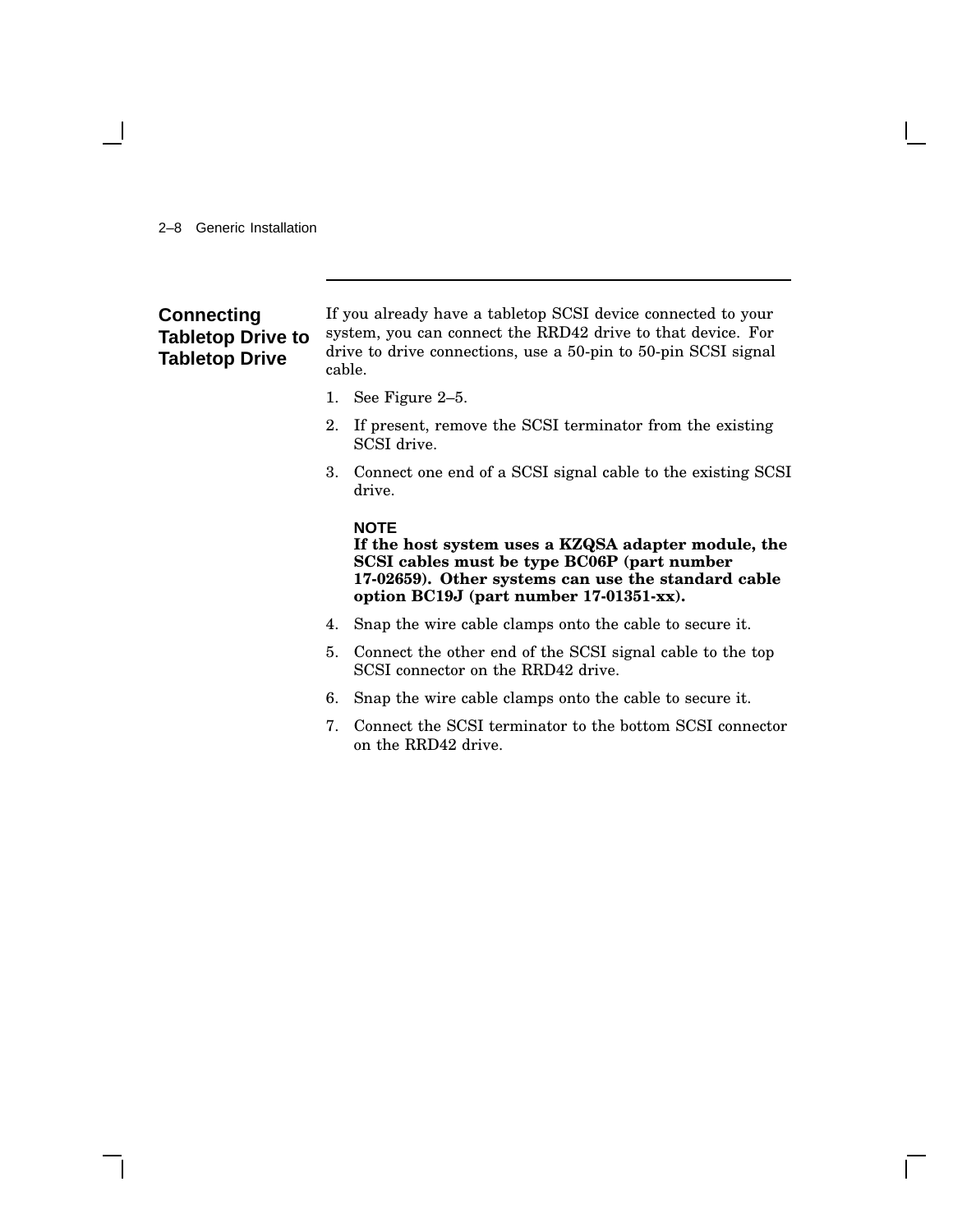$\overline{\Gamma}$ 

Figure 2–5 shows how to connect the tabletop drive to another tabletop drive.



**Figure 2–5 Connecting the 50-Pin SCSI Signal Cable — Drive to Drive**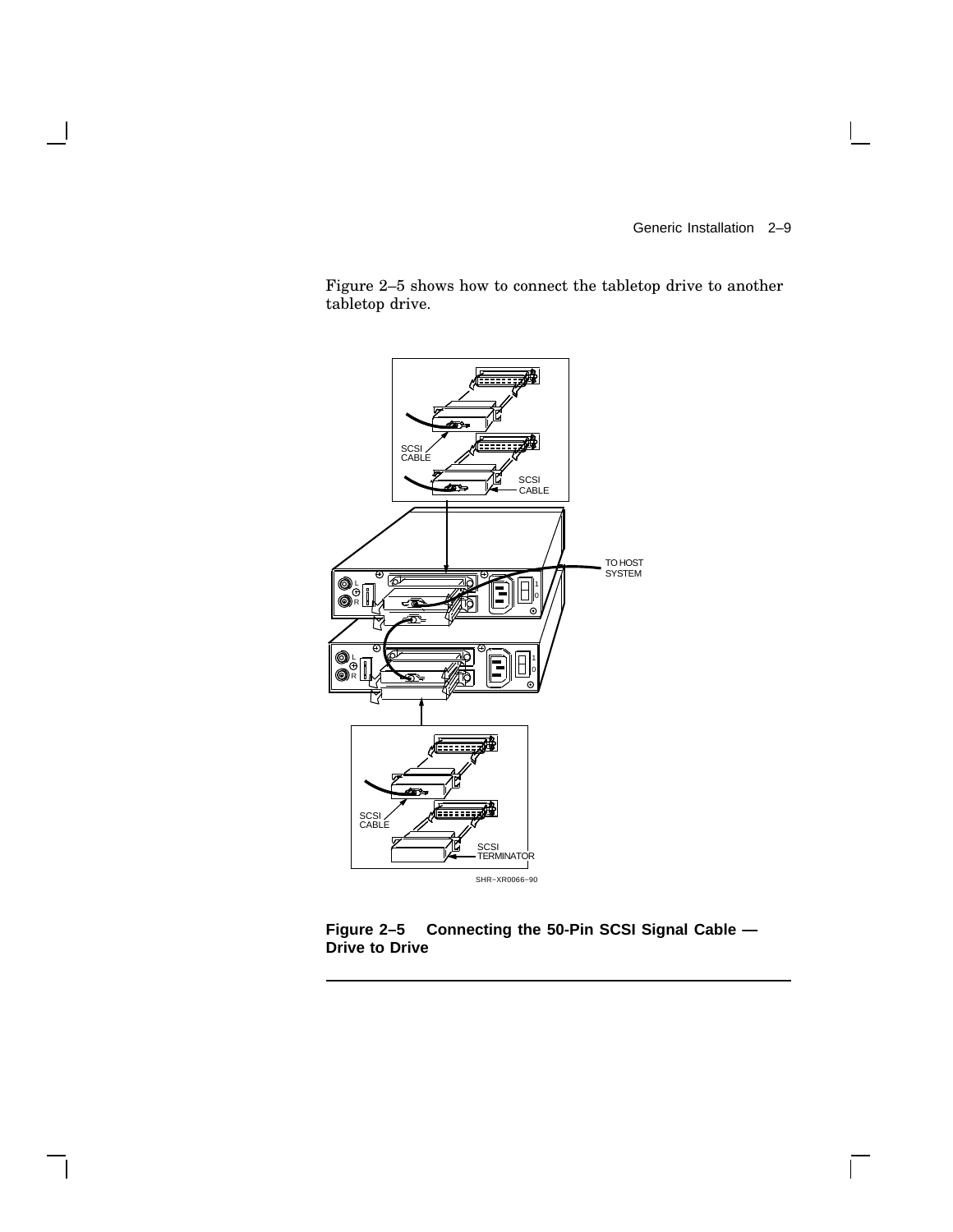### 2–10 Generic Installation

### **Connecting the Power Cable**

To connect the power cable, perform the following steps:

- 1. Make sure the RRD42 drive power switch (Figure 2–6) is off.
- 2. Connect the power cable to the RRD42 drive's power connector (Figure 2–6).
- 3. Connect the other end of the power cable to a nearby ac outlet.

### **NOTE**

**For Digital service personnel — the power cable is the drive's disconnect device from the main ac power source.**



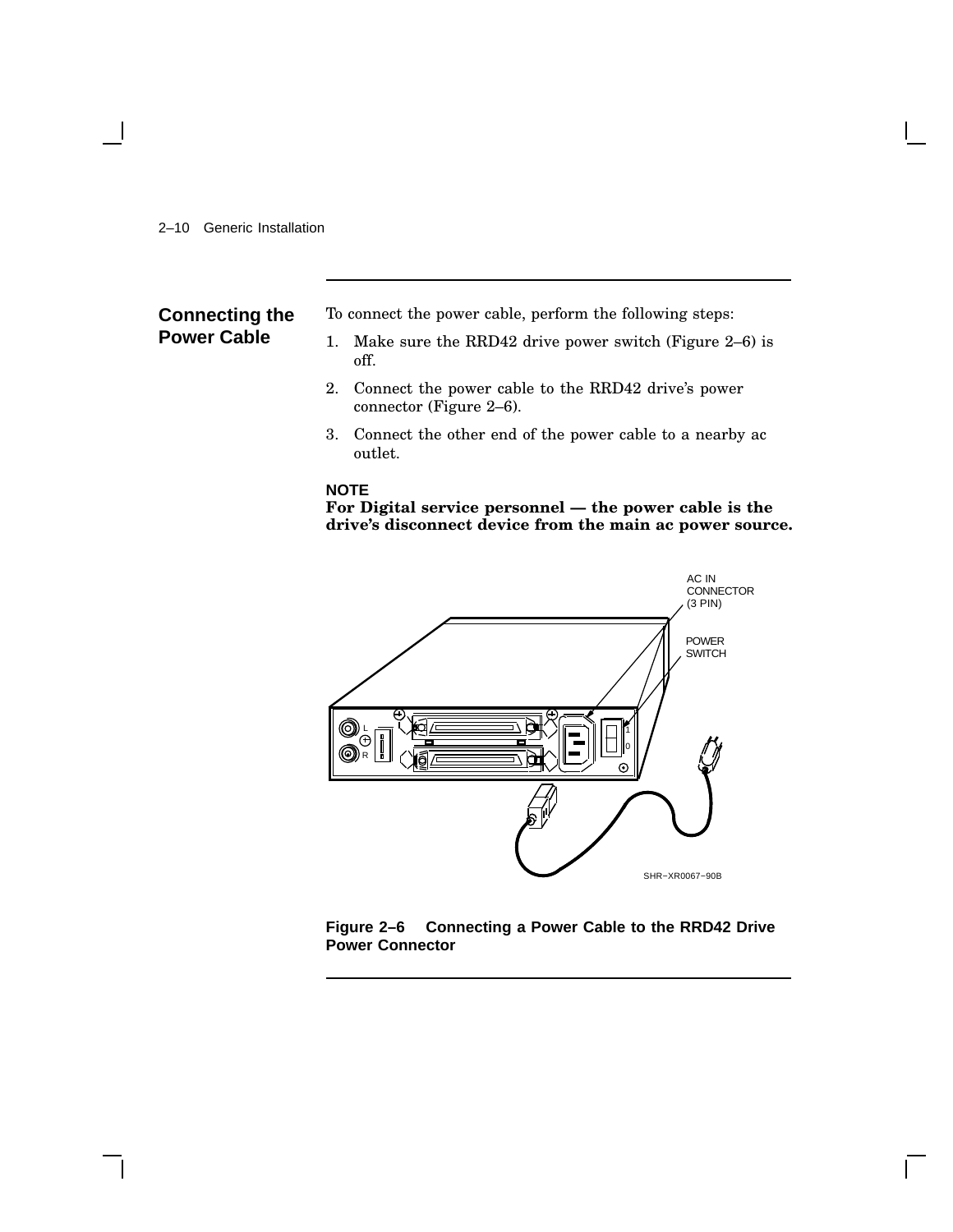$\mathbf{I}$ 

 $\Gamma$ 

## **Installing the RRD42 Tabletop Drive**

 $\overline{\phantom{a}}$ 

| <b>Introduction</b>                      | If you are installing an RRD42 drive on a running system,<br>have your system manager perform an orderly shutdown of<br>the operating system: stop and power down the system and all<br>attached SCSI devices.                                                                                                                                         |
|------------------------------------------|--------------------------------------------------------------------------------------------------------------------------------------------------------------------------------------------------------------------------------------------------------------------------------------------------------------------------------------------------------|
| <b>SCSI Cable</b><br><b>Requirements</b> | Up to seven SCSI devices can be connected through a SCSI bus<br>in a daisy chain. The total length of the SCSI cables (including<br>internal cables in attached expansion boxes) should not exceed<br>6 meters (19.67 feet).                                                                                                                           |
|                                          | On Digital systems using the KZQSA SCSI to Q-bus adapter,<br>the length of the external SCSI cable cannot exceed 2 meters<br>(6.56 feet). The cables used with the KZQSA must be option<br>number BC06P or part numbers: 17-02659-01, 0.30 meters (1<br>foot); 17-02659-02, 1.82 meters (6 feet); and 17-02659-03, 0.76<br>meters $(2.5 \text{ feet})$ |
|                                          | The KZQSA adapter can support only a maximum of two<br>devices on each port.                                                                                                                                                                                                                                                                           |
| <b>Assigning the</b><br><b>SCSI ID</b>   | Assign the SCSI bus ID number for each drive using the ID<br>SELECT switch on the rear (Figure 2–2).<br>Do not use the same ID number as the one already set for<br>٠<br>the other SCSI device on the same bus.                                                                                                                                        |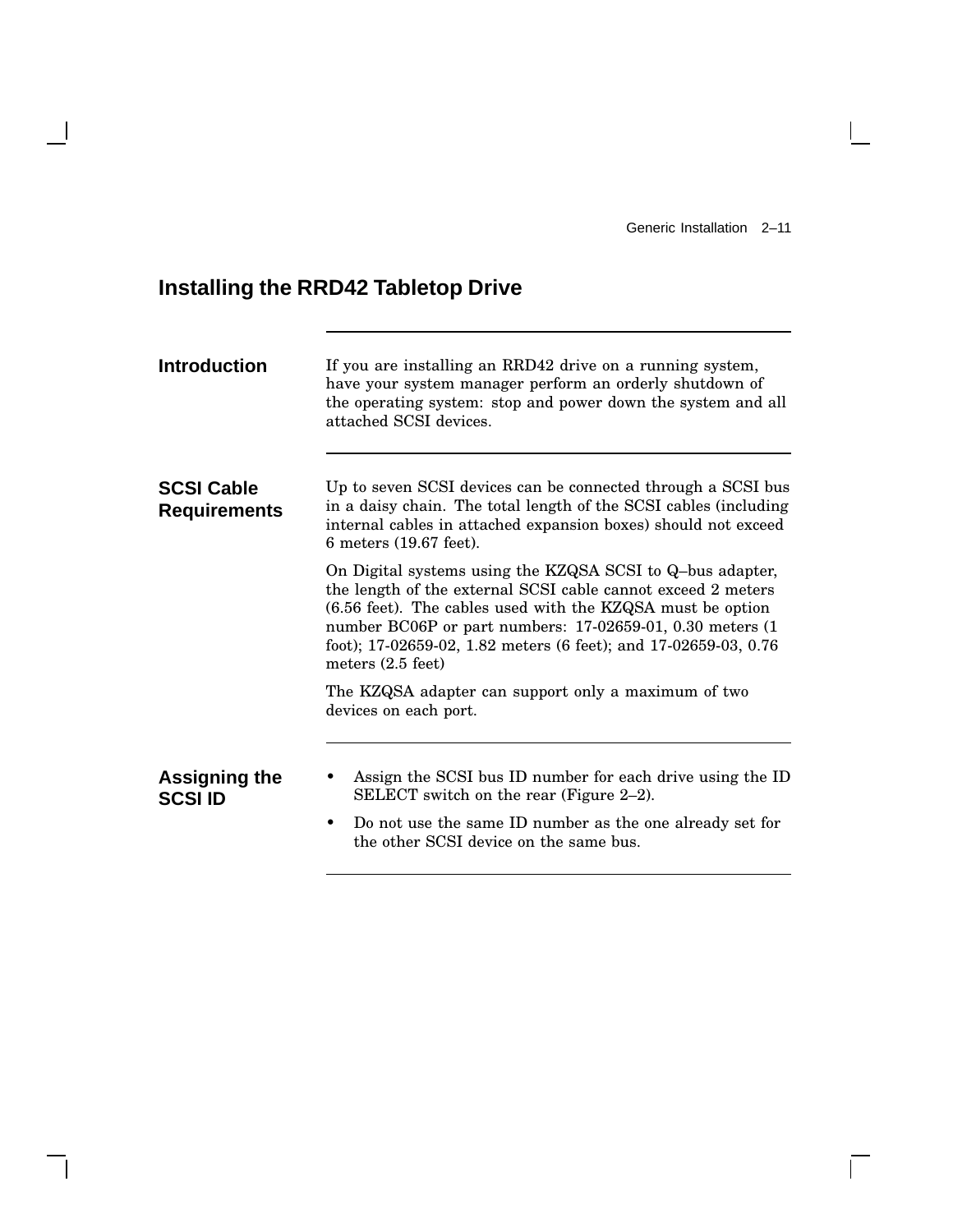2–12 Generic Installation

 $\overline{\phantom{a}}$ 

## **Installing the RRD42 Embedded Drive**

| <b>Introduction</b>           | The installation of the embedded drive varies with different<br>host systems. Consult your host system installation guide for<br>correct mounting directions.                                                                                                                            |
|-------------------------------|------------------------------------------------------------------------------------------------------------------------------------------------------------------------------------------------------------------------------------------------------------------------------------------|
|                               | <b>NOTE</b><br>The embedded drive is shipped with a plastic cover<br>to prevent dust infiltration. DO NOT REMOVE THIS<br>COVER. Take care when installing the cables in the rear<br>of the embedded drive. Make sure the dust cover does<br>not interfere with the SCSI cable connector. |
|                               | The RRD42 does not require periodic cleaning. However,<br>the environment where the drive is installed should be<br>clean.                                                                                                                                                               |
| <b>Setting the SCSI</b><br>ID | A set of pins with jumpers installed on the rear panel of the<br>embedded drive must be set to correspond to the configuration<br>of your computer system (Figure 2–3). Remove and install<br>jumpers as necessary, using small pliers or tweezers.                                      |
| <b>Mode Select</b><br>Jumper  | <b>IMPORTANT</b><br>The mode select jumper is a USER-SELECTABLE feature.<br>If you do not select the correct mode, the drive does not<br>operate properly.                                                                                                                               |
|                               | The mode select jumper has two modes:                                                                                                                                                                                                                                                    |
|                               | Mode $0$ — Jumper Out. In this mode the drive block size<br>is 2 kilobytes. Use Mode 0 under MS-DOS and SCO UNIX<br>operating systems.                                                                                                                                                   |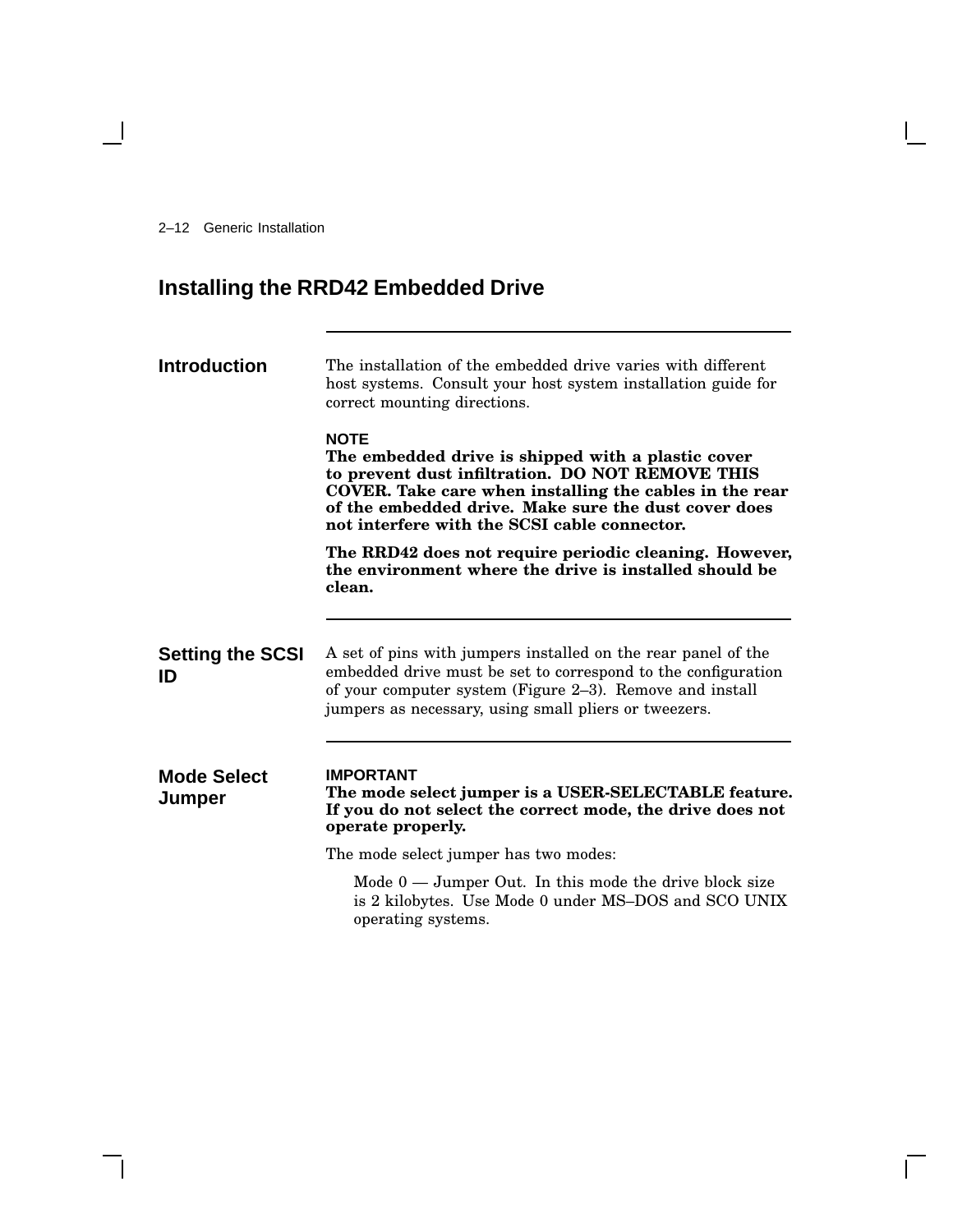Generic Installation 2–13

 $\mathbf{L}$ 

Mode  $1 -$  Jumper In. When the jumper is installed, the drive operates with a block size of 512 bytes. Use Mode 1 under VMS and ULTRIX operating systems.

The mode select jumper does not affect other operations.

**NOTE The microcode revision reported by the RRD42 disc drive depends on the mode selected.**

**Jumpers 0–2** Assign the embedded drive's ID number by setting the ID SELECT jumpers in or out. Do not assign the same number used on another SCSI device.

| <b>ID SELECT Jumper Settings</b> |     |     |              |  |
|----------------------------------|-----|-----|--------------|--|
| ID                               | 0   | 1   | $\mathbf{2}$ |  |
| $\mathbf{0}$                     | Out | Out | Out          |  |
| $\mathbf{1}$                     | In  | Out | Out          |  |
| $\overline{2}$                   | Out | In  | Out          |  |
| 3                                | In  | In  | Out          |  |
| $\overline{4}$                   | Out | Out | In           |  |
| $\bf 5$                          | In  | Out | In           |  |
| $\boldsymbol{6}$                 | Out | In  | In           |  |
| 7                                | In  | In  | In           |  |

**ID Jumpers Table 2–1 ID Jumpers 0–2**

### **NOTE**

**Consult system documentation for further addressing information.**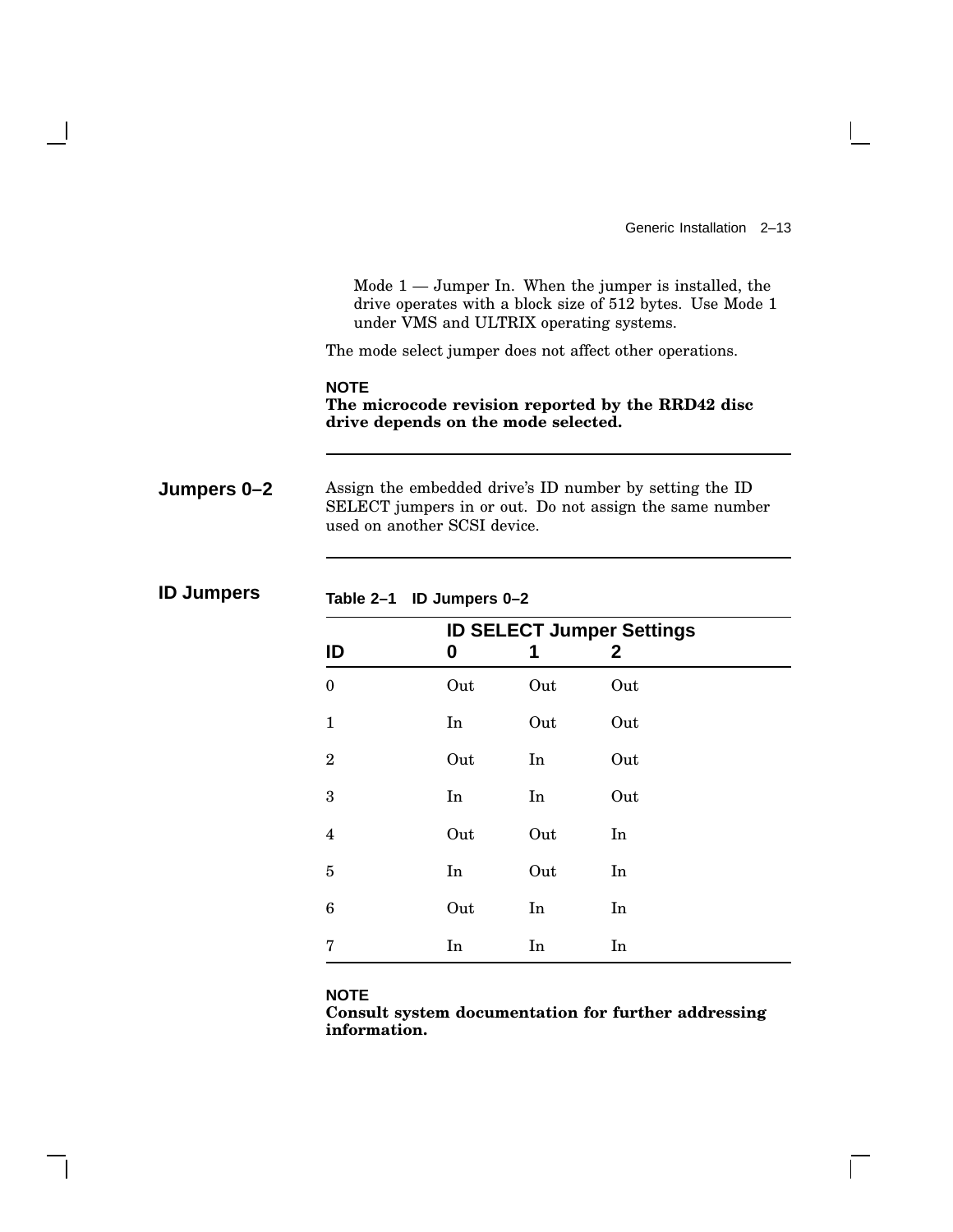### 2–14 Generic Installation

| Changing the<br><b>SCSI ID Jumper</b> | If either of the following conditions exist, change the SCSI ID<br>jumper setting:                                                                                                                                |  |
|---------------------------------------|-------------------------------------------------------------------------------------------------------------------------------------------------------------------------------------------------------------------|--|
| Setting                               | If you install the RRD42 drive on a system that already has<br>a SCSI device attached, use any available SCSI ID. (You<br>may need to consult your system manager for available<br>SCSI IDs.)                     |  |
|                                       | If you install multiple RRD42 (or other SCSI) drives, make<br>$\bullet$<br>sure the SCSI ID for each drive is set with the drive's<br>unique SCSI ID. No two drives in the series can have<br>identical SCSI IDs. |  |
|                                       | If you need to change the SCSI ID, select the desired SCSI ID<br>from Table 2–1.                                                                                                                                  |  |

## **Verifying the RRD42 Drive Installation**

| <b>Executing POST</b> | To verify successful installation of the RRD42 drive by    |
|-----------------------|------------------------------------------------------------|
|                       | executing power-on self-test (POST), perform the following |
|                       | steps:                                                     |

- 1. Power on the drive.
- 2. Load a disc with the caddy into the drive.
- 3. The BUSY indicator lights for about 10 seconds and then extinguishes.
- 4. Continue the procedure: power up the remaining external devices, and then power up the host systems.
- 5. Run one pass of the host system or MicroVAX diagnostic monitor (MDM) diagnostics to verify system operation.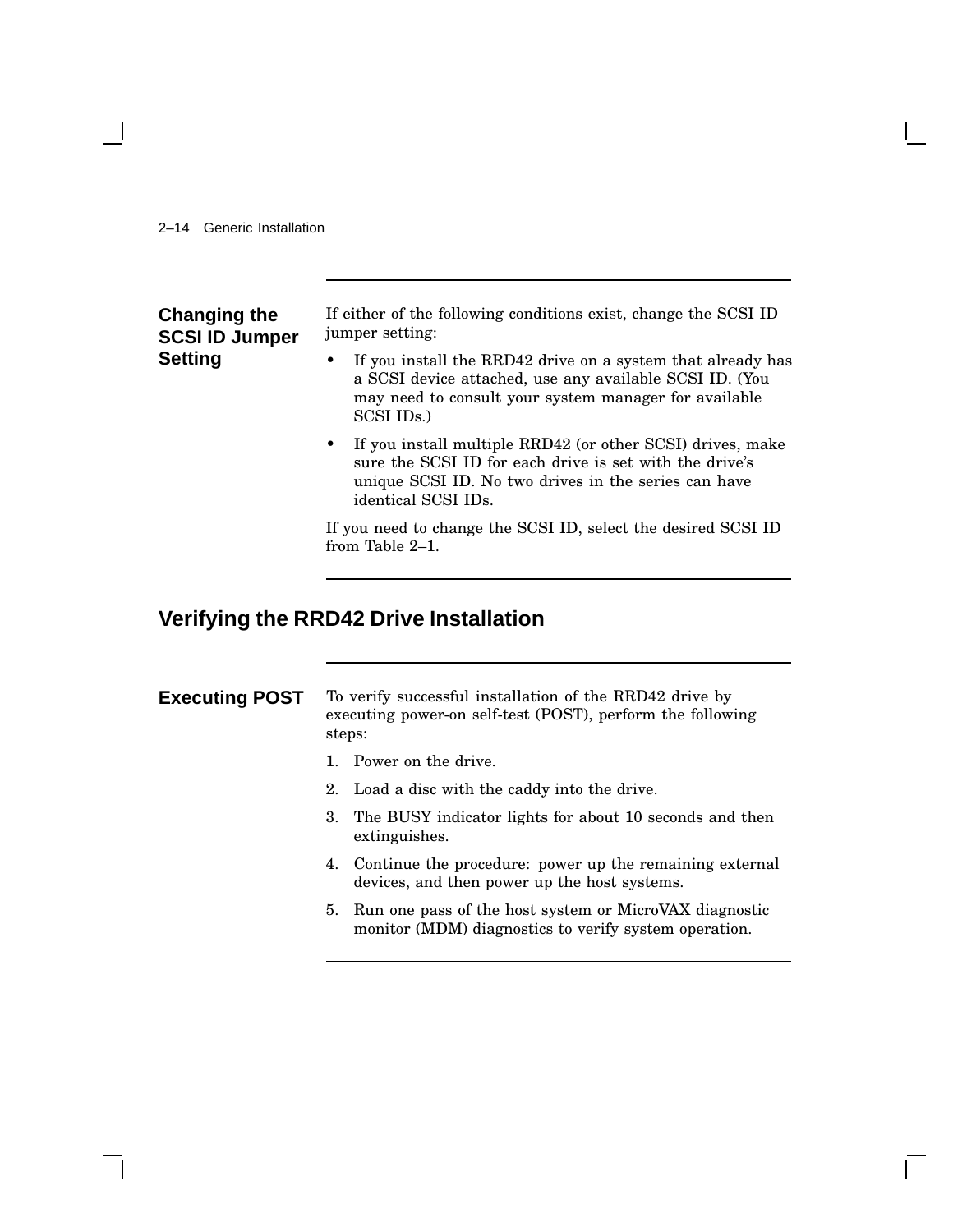## **3 Using the RRD42 Disc Drive**

## **How the RRD42 Drive Operates**

**In this Chapter** This chapter describes:

- Location and function of components on the tabletop and embedded drives
- System software
- Disc and caddy handling
- Operating procedure

 $\Gamma$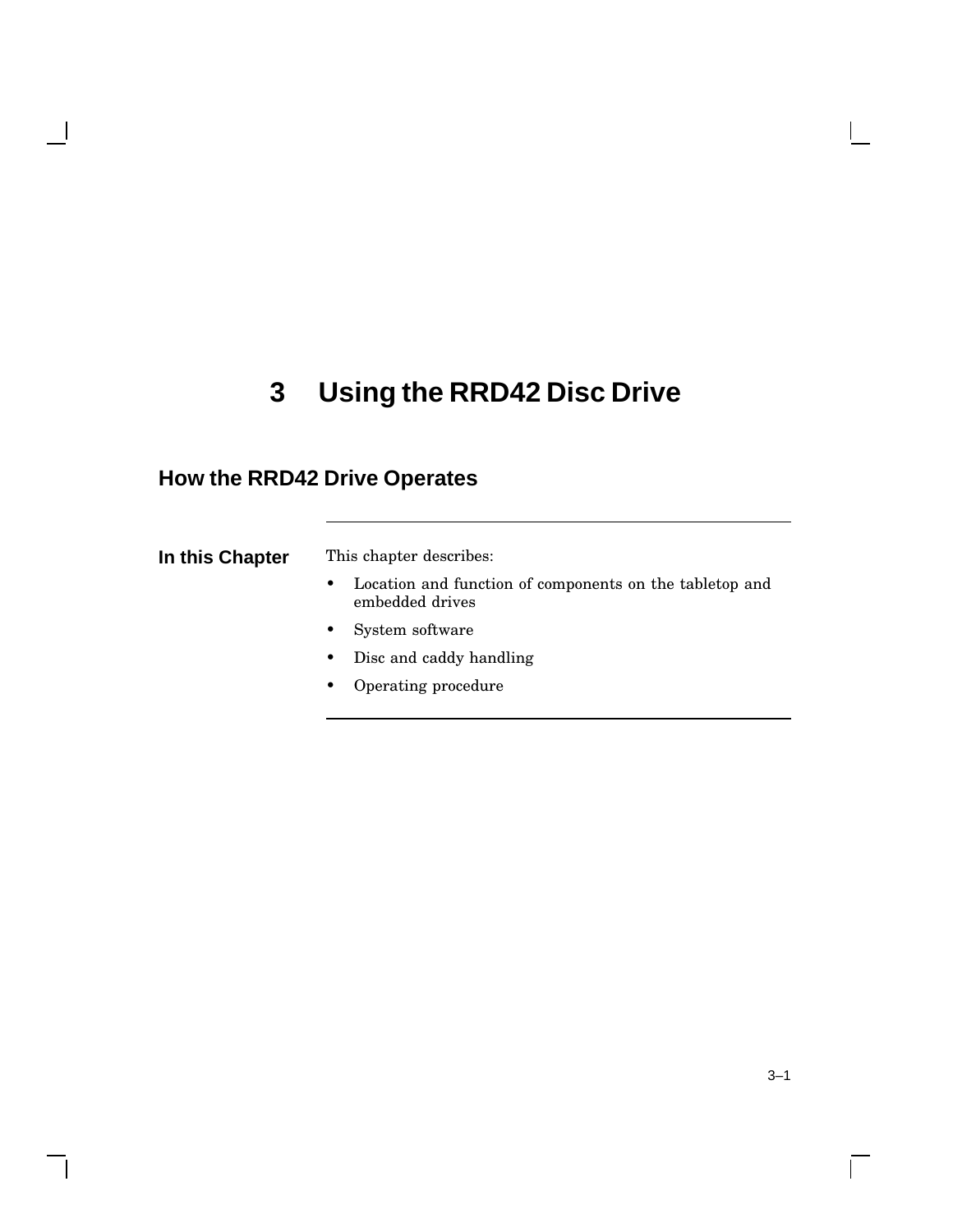3–2 Using the RRD42 Disc Drive

.

 $\overline{\phantom{a}}$ 

 $\overline{\phantom{a}}$ 

### **Parts and Controls — Front** front panel parts and controls. The following table describes The RRD42 tabletop and embedded drives have the same the location and function of the drive's front panel parts and controls (Figure 3–1).

| <b>Parts and Controls</b> | <b>Function</b>                                                                  |
|---------------------------|----------------------------------------------------------------------------------|
| Caddy insertion slot      | Accepts a caddy loaded with a<br>disc.                                           |
| Emergency eject hole      | Provides a means to manually<br>eject a caddy (See chapter 4)                    |
| Eject button              | Ejects the caddy from the drive<br>when power is on.                             |
| Busy indicator            | Lights when data is read from<br>the disc, and blinks during seek<br>operations. |
| Dimple                    | Where the drive number label is<br>placed.                                       |
| Headphone level control   | Adjusts the volume.                                                              |
| Headphone jack            | Accepts headphone connector.                                                     |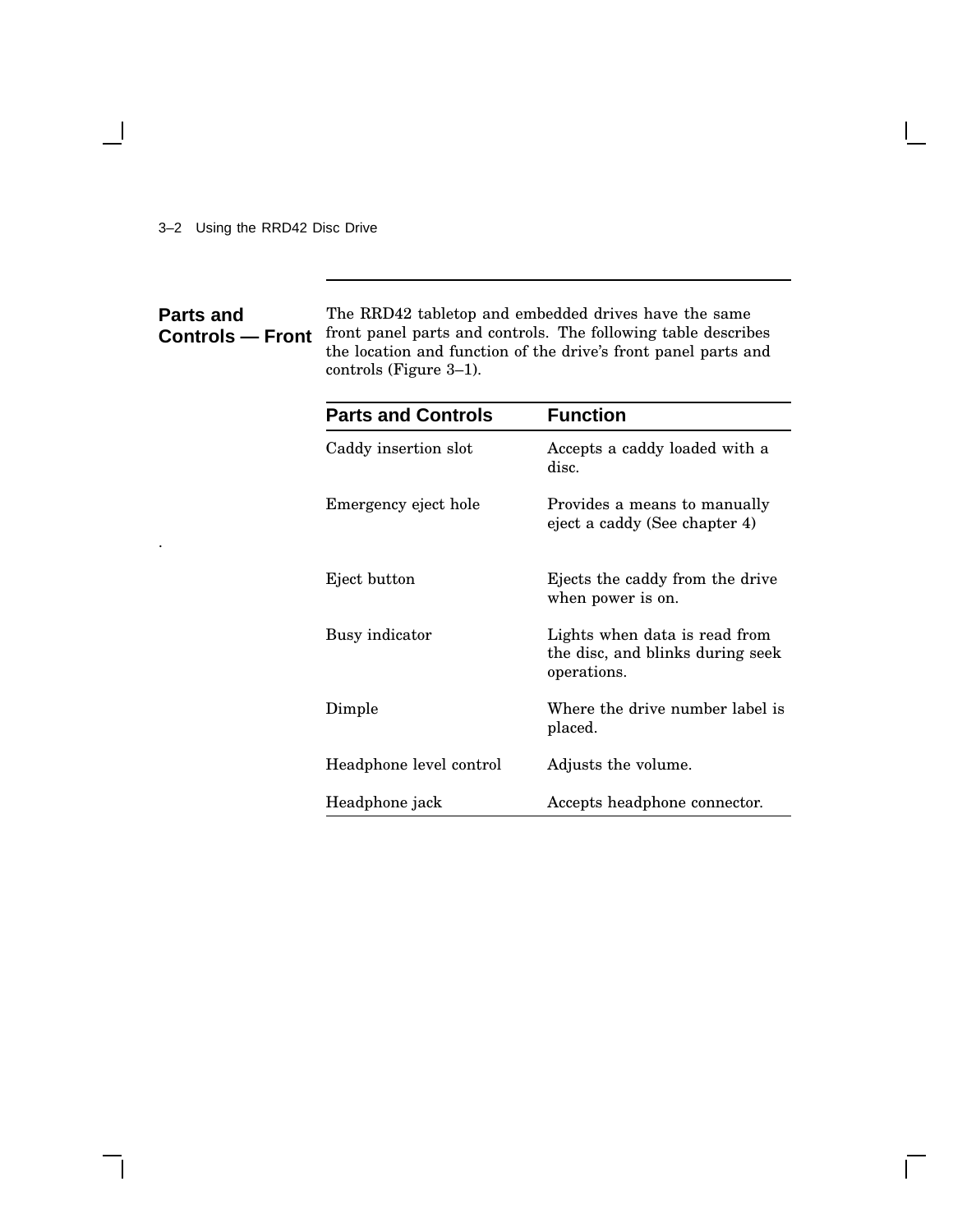Using the RRD42 Disc Drive 3–3

 $\mathbf{L}$ 

 $\overline{\Gamma}$ 

Figure 3–1 shows the front panel of the RRD42 drive.



**Figure 3–1 Front Panel of the RRD42 Drive**

 $\mathsf{l}$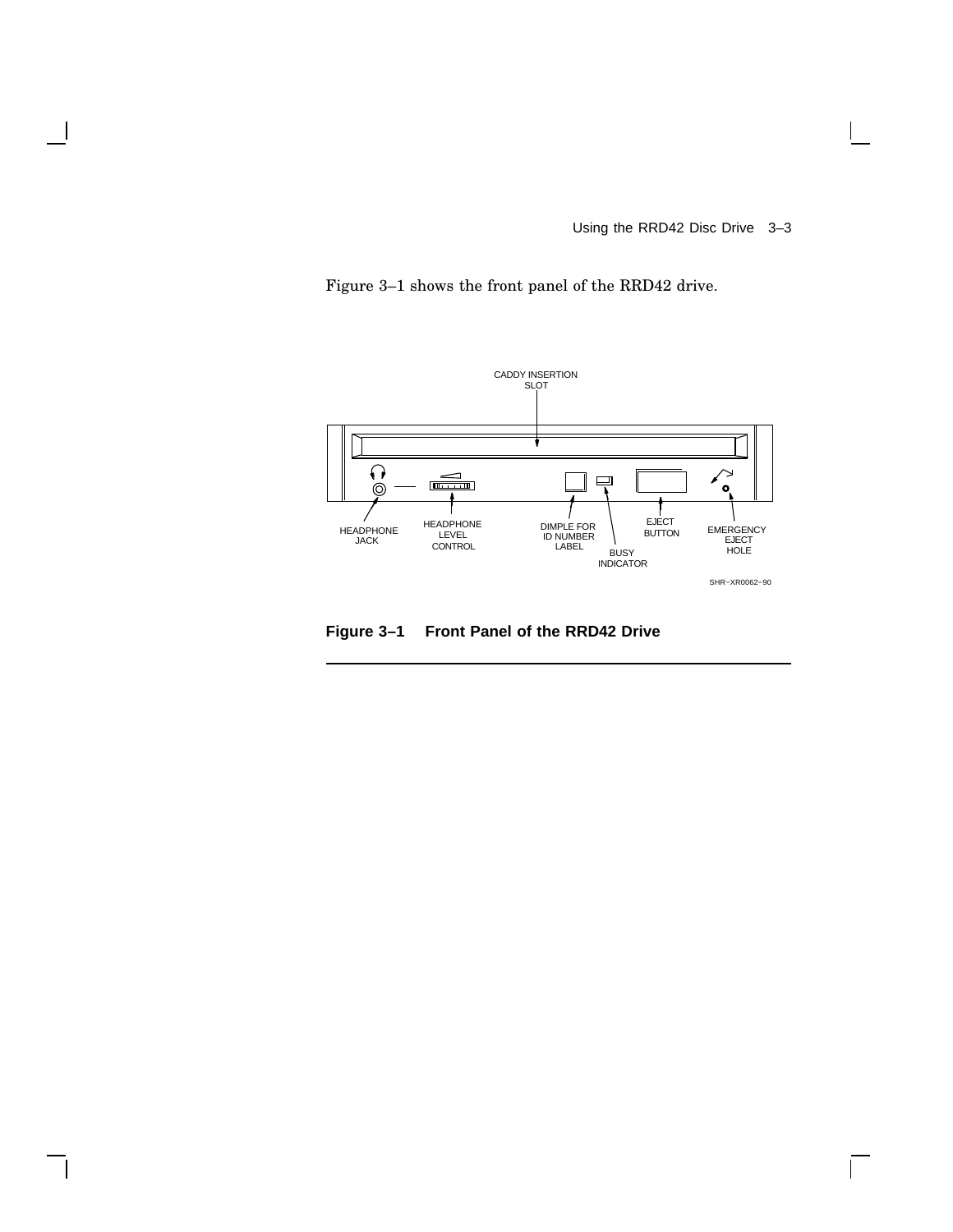3–4 Using the RRD42 Disc Drive

### **Tabletop Components — Rear**

 $\overline{\phantom{a}}$ 

 $\overline{\phantom{a}}$ 

The following table describes the location and function of the tabletop drive's components in the rear panel (Figure 3–2).

| <b>Components</b>       | <b>Function</b>                                                                                             |
|-------------------------|-------------------------------------------------------------------------------------------------------------|
| ID SELECT switch        | Selects unit SCSI address.                                                                                  |
| SCSI bus connectors     | Connect to the host computer's<br>SCSI bus connector or to another<br>SCSI device using a SCSI bus<br>cable |
| <b>POWER</b> switch     | Powers on and off the drive.                                                                                |
| Ground terminal         | Connects to the host computer<br>or an amplifier to reduce audio<br>noise.                                  |
| AC IN connector (3-pin) | Connects to an ac power source<br>with supplied ac power cord.                                              |
| AUDIO output jacks      | Connect to CD or AUX input<br>jacks of an amplifier using an<br>audio cable.                                |

**Power Switch — Tabletop** Press the power switch to turn on, or turn off, the RRD42 drive. The on position is designated with a 1. The off position is designated with a 0 (Figure 3–2).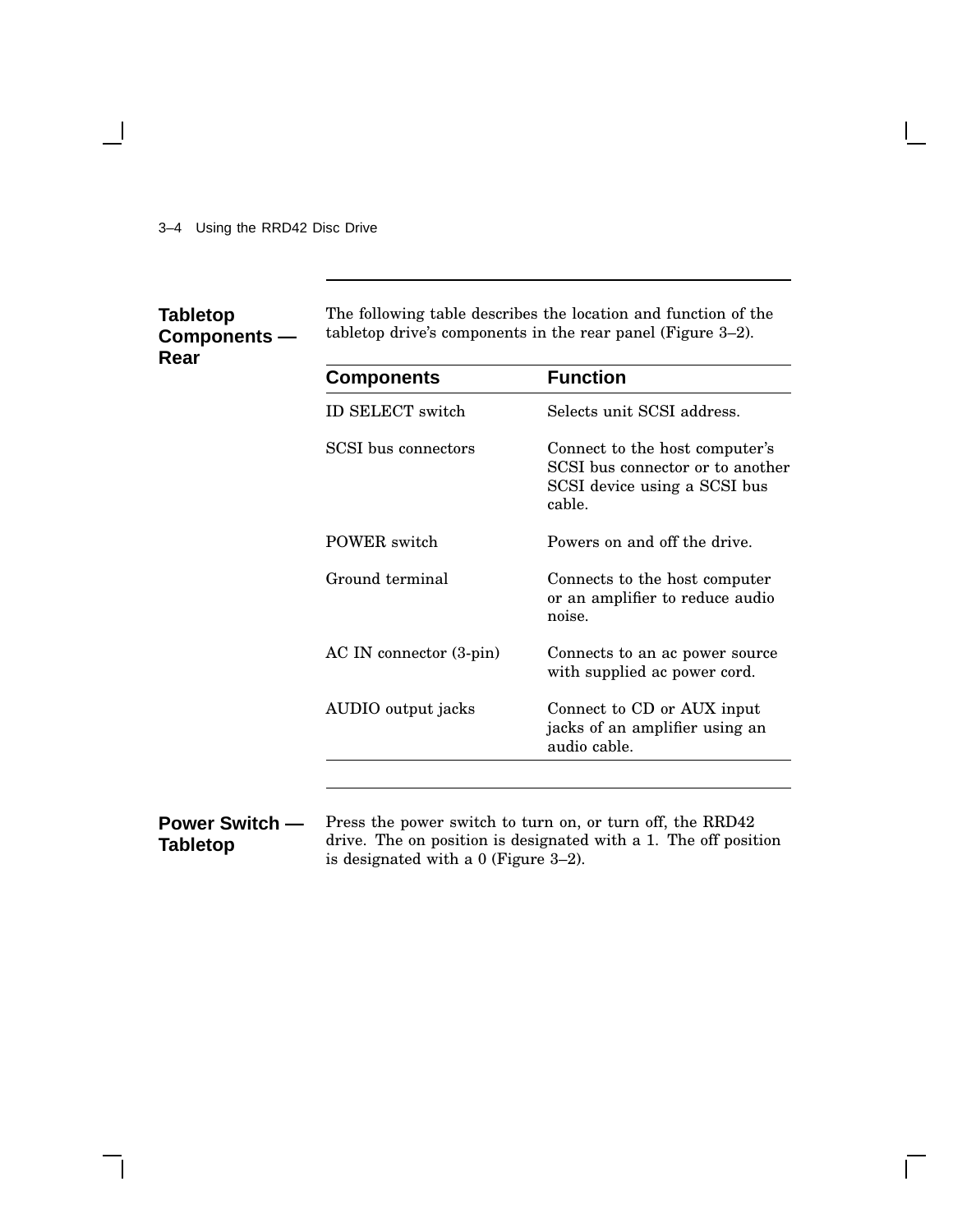Using the RRD42 Disc Drive 3–5

 $\mathsf{I}$ 

 $\overline{\Gamma}$ 

Figure 3–2 shows the rear panel components of the RRD42 tabletop drive.

 $\mathsf{l}$ 

 $\mathsf{l}$ 



**Figure 3–2 Rear Panel of the Tabletop Drive (–DA Version)**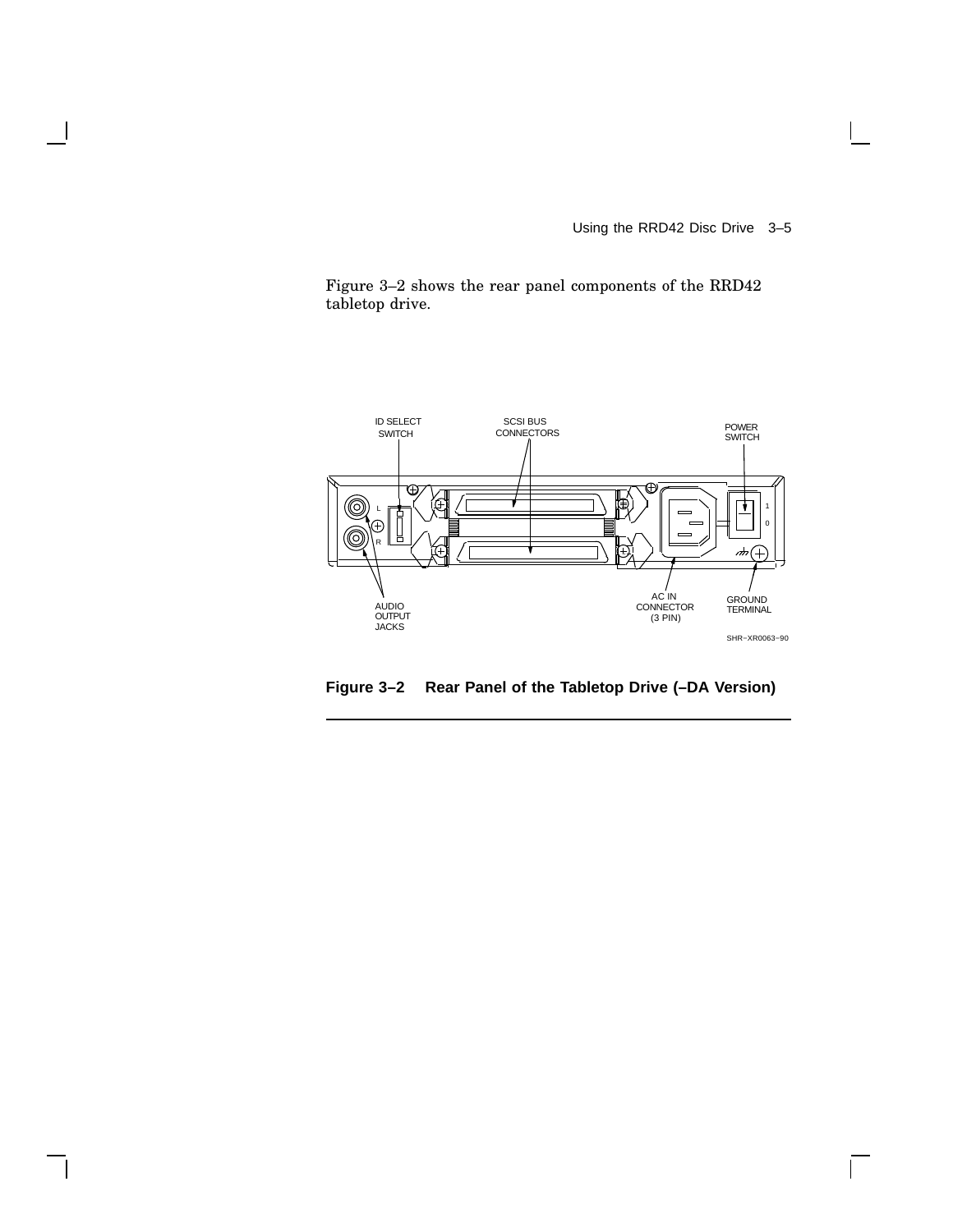3–6 Using the RRD42 Disc Drive

### **Embedded Components — Rear**

 $\overline{\phantom{a}}$ 

 $\overline{\phantom{a}}$ 

The following table describes the location and function of the embedded drive's components in the rear panel (Figure 3–3).

| <b>Components</b>               | <b>Function</b>                                                                                                           |
|---------------------------------|---------------------------------------------------------------------------------------------------------------------------|
| Jumpers for SCSI bus ID         | Specify assignment of the RRD42<br>drive SCSI bus ID.                                                                     |
| Mode select jumper              | Selects mode.                                                                                                             |
| SCSI bus interface<br>connector | Connects the embedded drive<br>to a SCSI host adapter using a<br>connecting cable.                                        |
| Power-in connector              | Connects the embedded drive<br>to the power supply within the<br>computer.                                                |
| Frame ground tab                | Grounds the embedded drive<br>to the host computer when the<br>drive frame is not in direct<br>contact with the computer. |
| Audio output connector          | Connects output to the external<br>audio amplifier.                                                                       |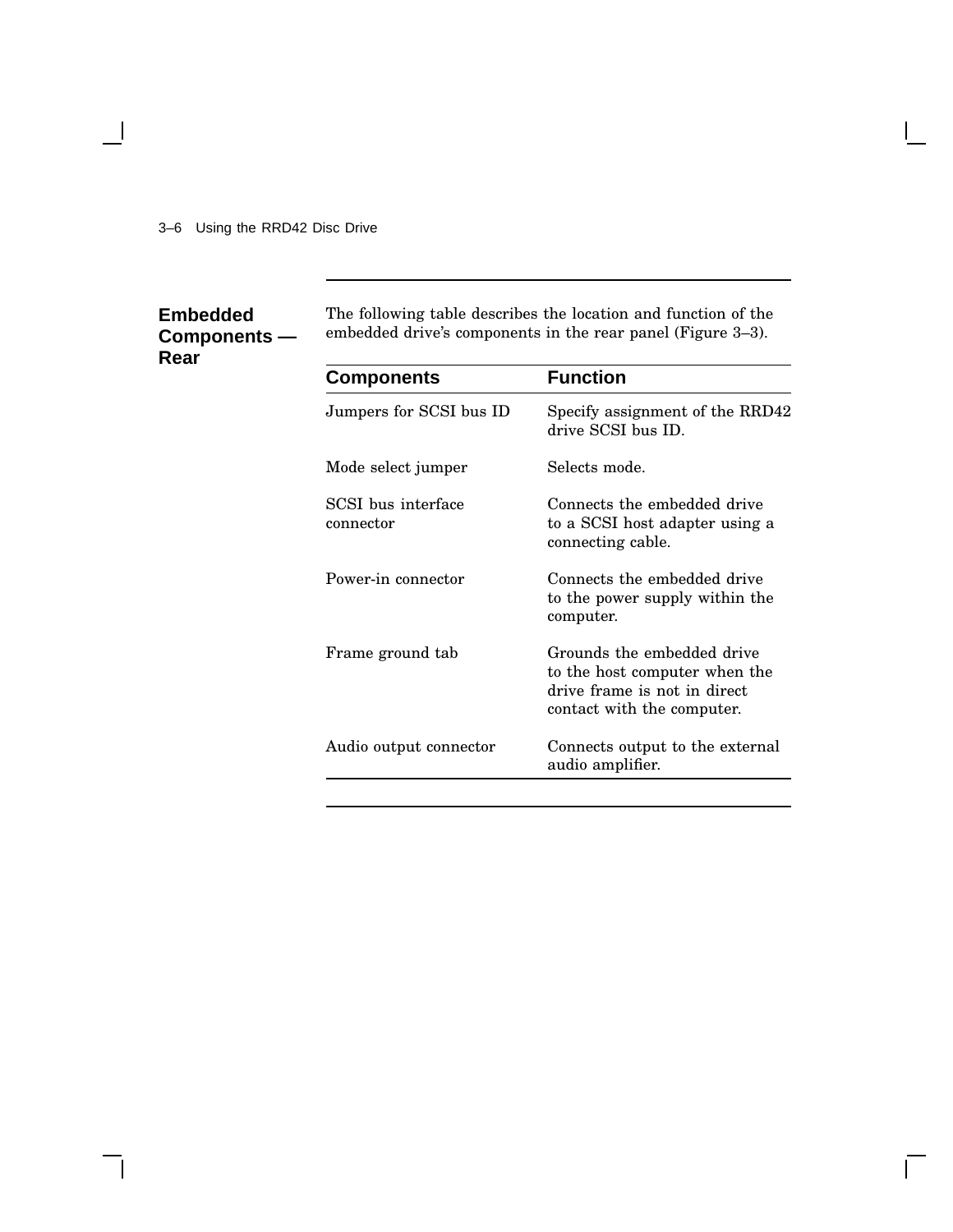Using the RRD42 Disc Drive 3–7

 $\overline{\Gamma}$ 

Figure 3–3 shows the rear panel components of the RRD42 embedded drive with the jumper installed (Mode 1).



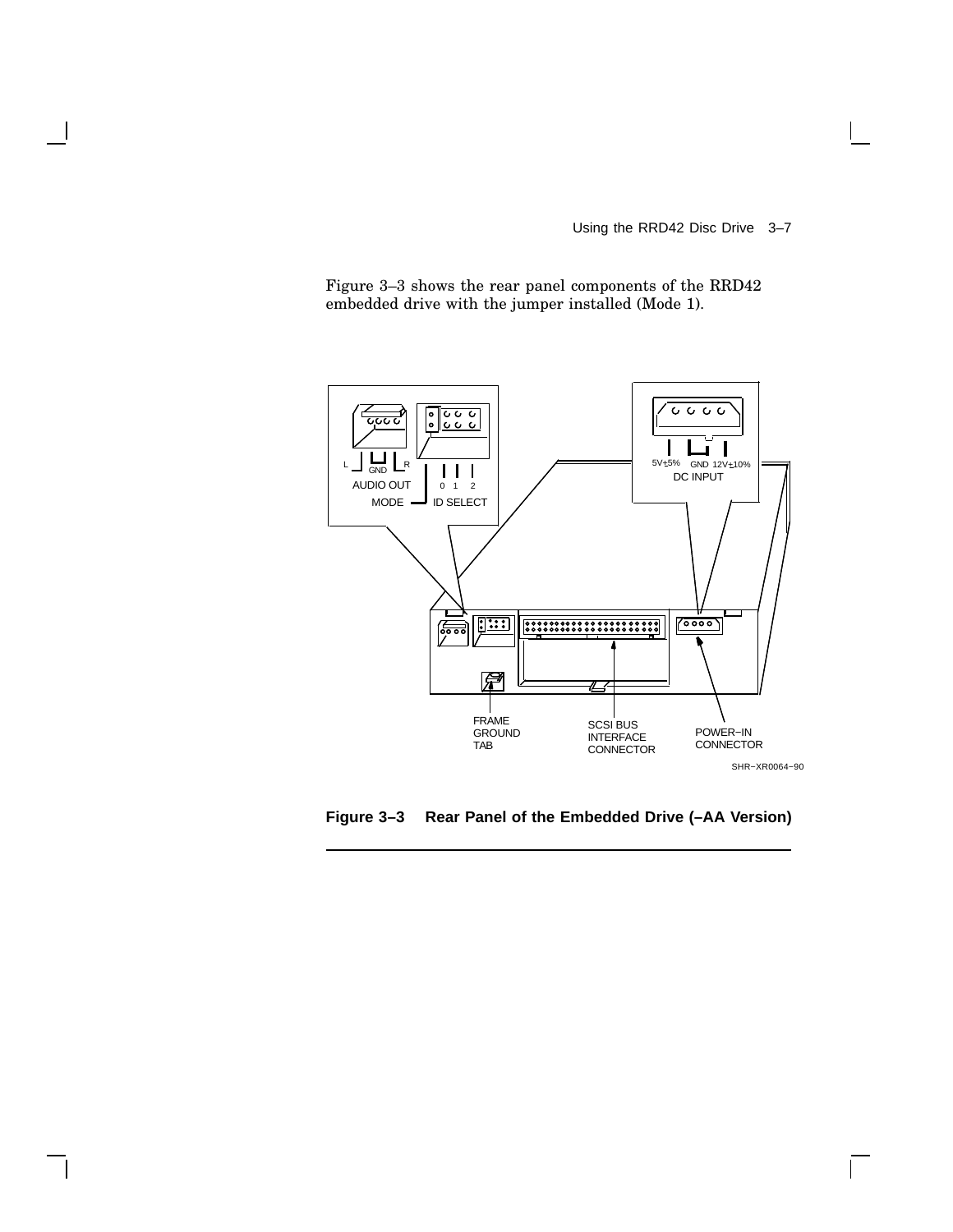$\overline{\phantom{a}}$ 

| <b>Disc and Caddy</b><br><b>Handling</b> | Follow these steps to handle the disc and caddy: |                                                                                                                                                                                                                                                 |  |  |
|------------------------------------------|--------------------------------------------------|-------------------------------------------------------------------------------------------------------------------------------------------------------------------------------------------------------------------------------------------------|--|--|
|                                          | 1.                                               | If a protective film is on the lid of the caddy, remove the<br>film before using the caddy.                                                                                                                                                     |  |  |
|                                          |                                                  | 2. To open the lid of the caddy, press the tabs on both sides,<br>and lift the lid (Figure 3–4).                                                                                                                                                |  |  |
|                                          |                                                  | 3. To load an empty caddy with a disc, hold the disc by the<br>edges, and place the disc (with disc label up) into the caddy<br>(Figure 3–5). Do not touch the surface of the disc. Be sure<br>to place the disc beneath the edge of the caddy. |  |  |
|                                          |                                                  | 4. Press both corners firmly, to close the lid (Figure 3–5).                                                                                                                                                                                    |  |  |
|                                          |                                                  | <b>NOTE</b><br>Additional caddies (part number 30-34512-01) can be<br>purchased through your Digital sales representative or                                                                                                                    |  |  |

**DECdirect ordering service.**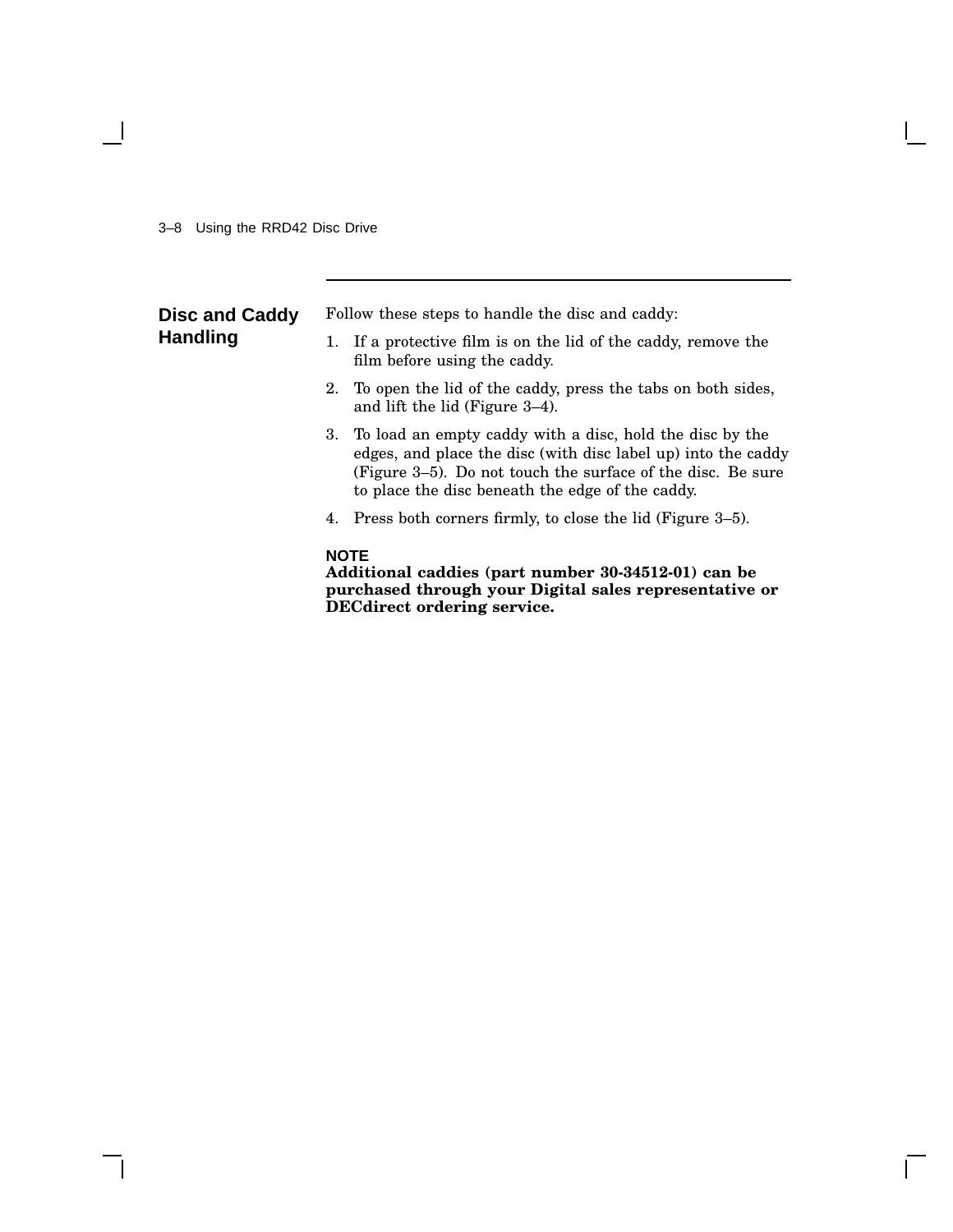$\overline{\Gamma}$ 

Figure 3–4 shows how to open the caddy.

 $\overline{\phantom{a}}$ 

 $\mathbf l$ 



**Figure 3–4 Opening the Caddy**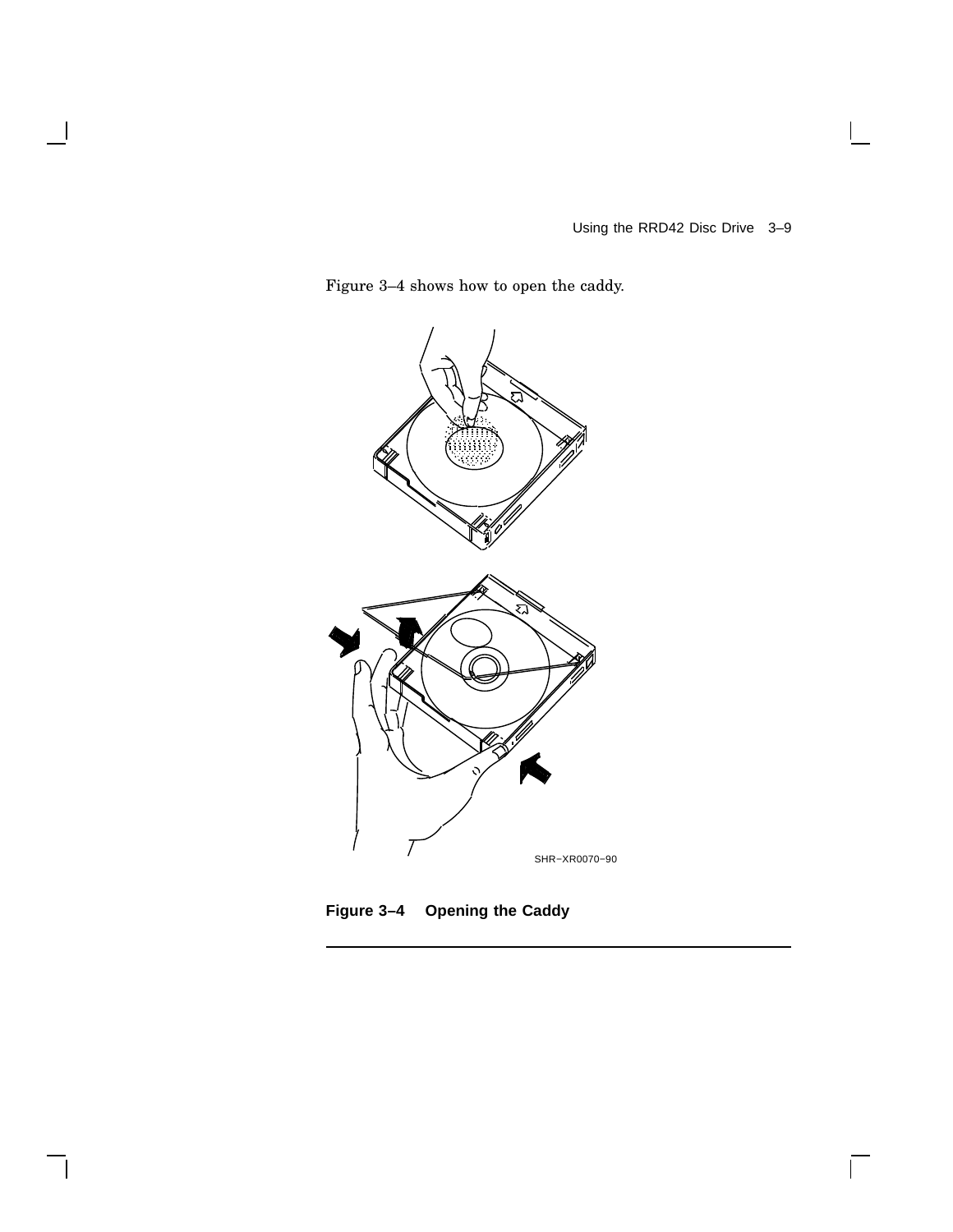3–10 Using the RRD42 Disc Drive

 $\overline{\phantom{a}}$ 

Figure 3–5 shows how to load a disc into the caddy.



**Figure 3–5 Loading a Disc into the Caddy**